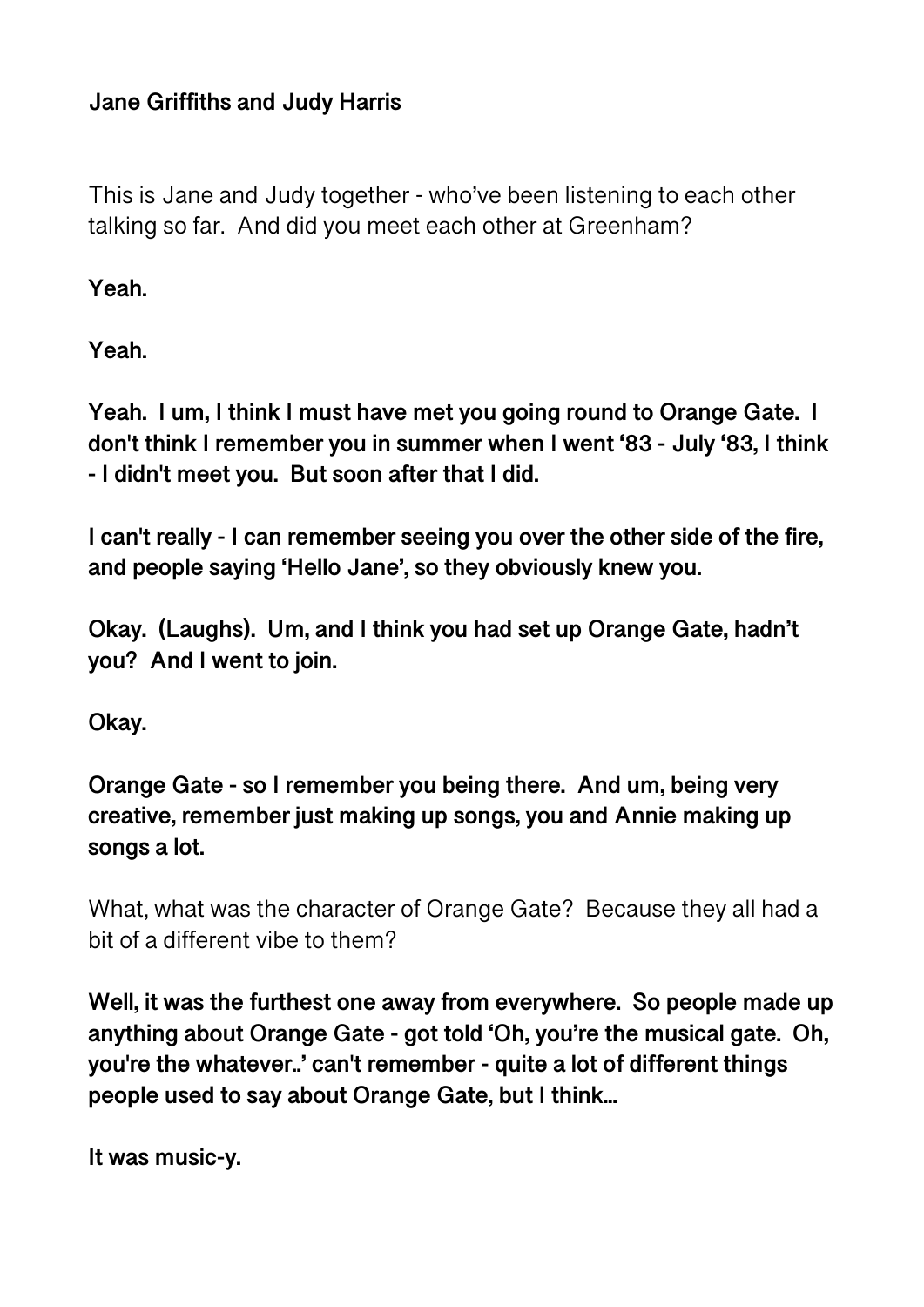**Maybe. Yeah, maybe.** 

**There was a lot of space there, wasn't there - to mess about in?** 

**Yeah.** 

**I can remember there, like in rabbit meadow there was often things nice things happening.** 

**Yeah.** 

**And you could go for a really nice walk back woods into...** 

**Into the woods, yeah.** 

**Which you couldn't really do - well, suppose you could...** 

**Yeah. Yeah, you definitely couldn't in places like Indigo. (Laughs). Little bit of a...** 

**Bit of fence marked against your head!** 

**Yeah. Although sometimes it was, sometimes the woods were a bit scary, weren't they? There were some times vigilantes in the woods. I don't know - mostly I just remember....** 

**There was the horrible stuff in the water there, that was all kind of orange.** 

**Oh, yeah. On the way around towards Yellow. Yeah.** 

**But you, you used to go off and go swimming in places.** 

**Oh, yeah. I did quite a lot of swimming. Yeah. In fact, I did find a picture. I'll show you in a minute. Shall I get it now? I don't know if this can go into an archive, it's a bit rude!**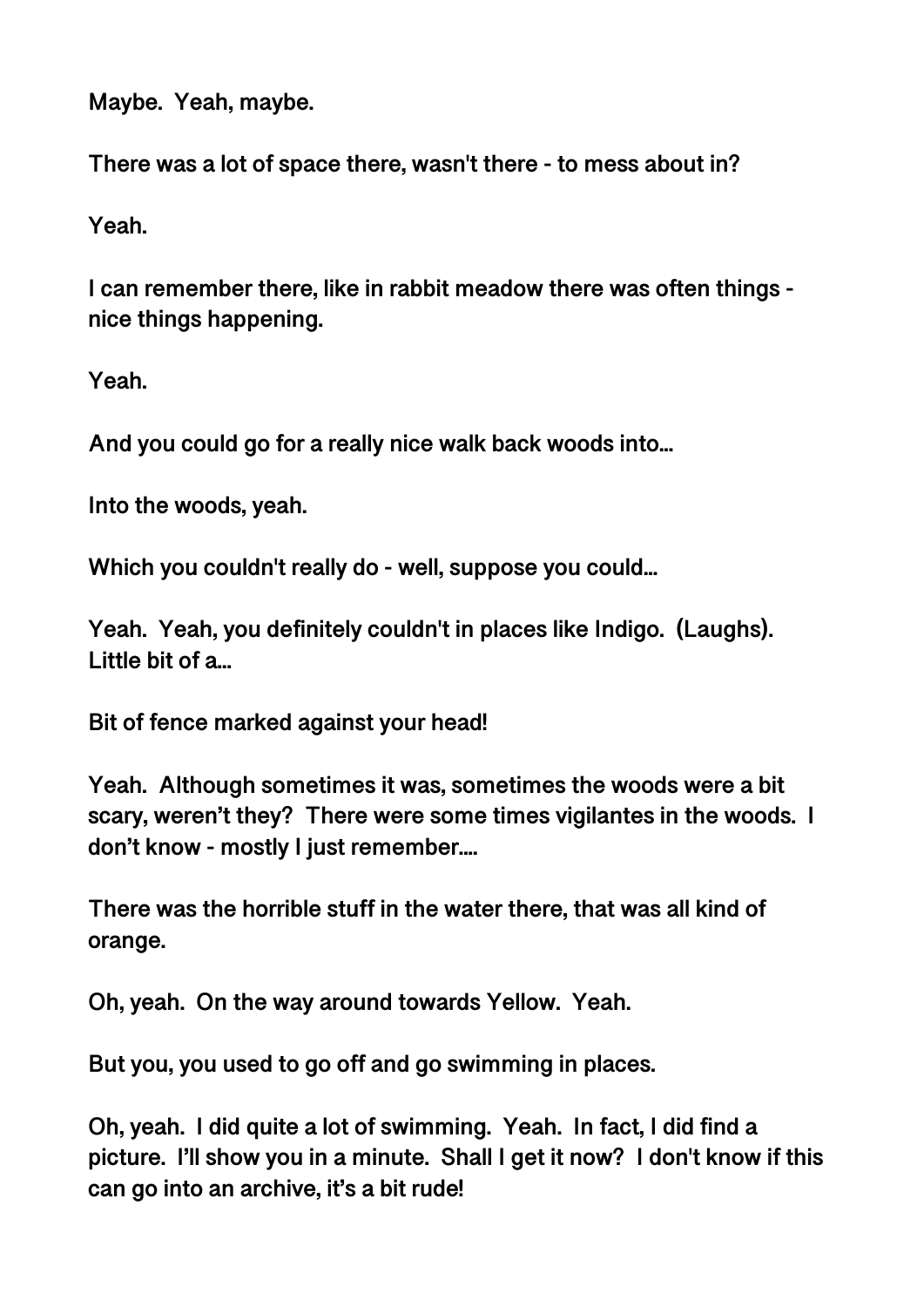**(Laughs).** 

**Had another - I had another look while you were talking Judy, and I found - these are not all the photos, but there is one - so this is (laughs)...** 

**Where's that?** 

**(Laughs). Thatcham canal.** 

**Oh, right.** 

**So there were people dog walking.** 

**That's a very good photo.** 

**There were people dog walking by us. But...** 

So this is a photograph of 1, 2, 3, 4, 5, 6, 7 - I think Greenham women...

**Note the bands - the wrist ankle.** 

Sky clad. (Laughs). In the niff, having a splash of their feet in the canal.

**Yeah, well, we'd all just been in, I think - it was...** 

Having a swim?

#### **Yeah.**

It's a great photograph. And that was by a woman called Isa?

#### **Issia.**

Issia - from Italy?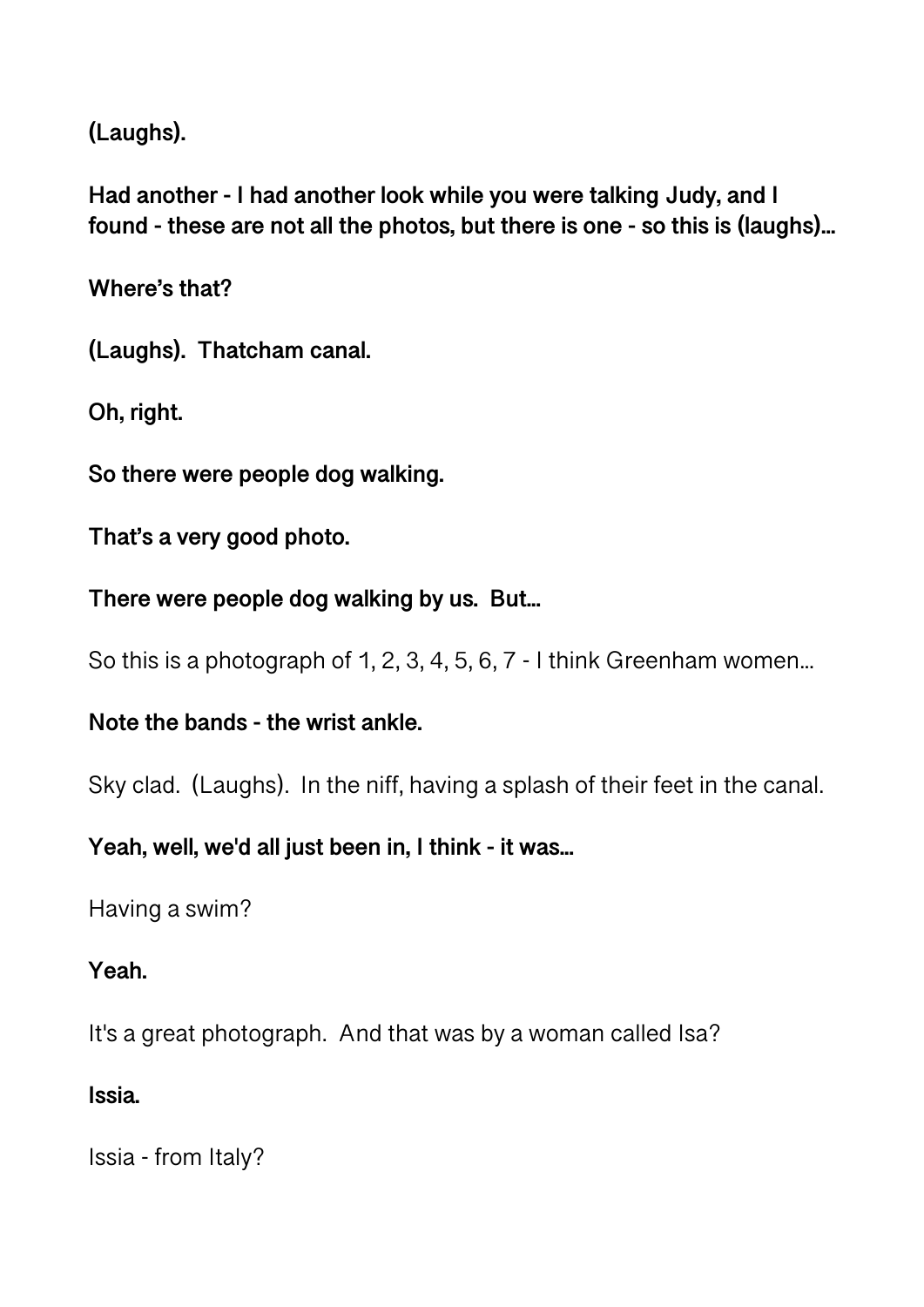#### **Italian.**

That's a lovely photo.

**Yeah.** 

And there was the locals walking past. (Laughs).

## **Horrified by Greenham nymphs!**

## And maidens!

**We didn't really care. There were a few good swimming spots. There was the ford down by Orange Gate - used to go there. But then I did land on a metal pole, ended up on crutches. Actually, that was an experience because went to Reading hospital to get it stitched up. And they were fine - they were lovely. But they - and I was in a wheelchair to the door, and then they said they couldn't give me crutches because they didn't believe I would bring them back, because I was from Greenham. So they left me. Luckily, being from Greenham, there were about six people, six women with me. And Anne's pink car. And they carried me to the car, and then Anne made me some crutches out of (laughs) - looked like something out of Charles Dickens! They were the most uncomfortable crutches ever, but (laughs), I couldn't walk otherwise. I mean god - I couldn't, I wasn't allowed to weight bear, and they left - the hospital wouldn't give me anything. God - hope they don't do that with homeless people.** 

**It's probably illegal.** 

**Probably was.** 

**There were a lot of things like that where you could have actually just done somebody for something. But you couldn't be arsed with it.** 

**It's ridiculous. That is completely terrible.**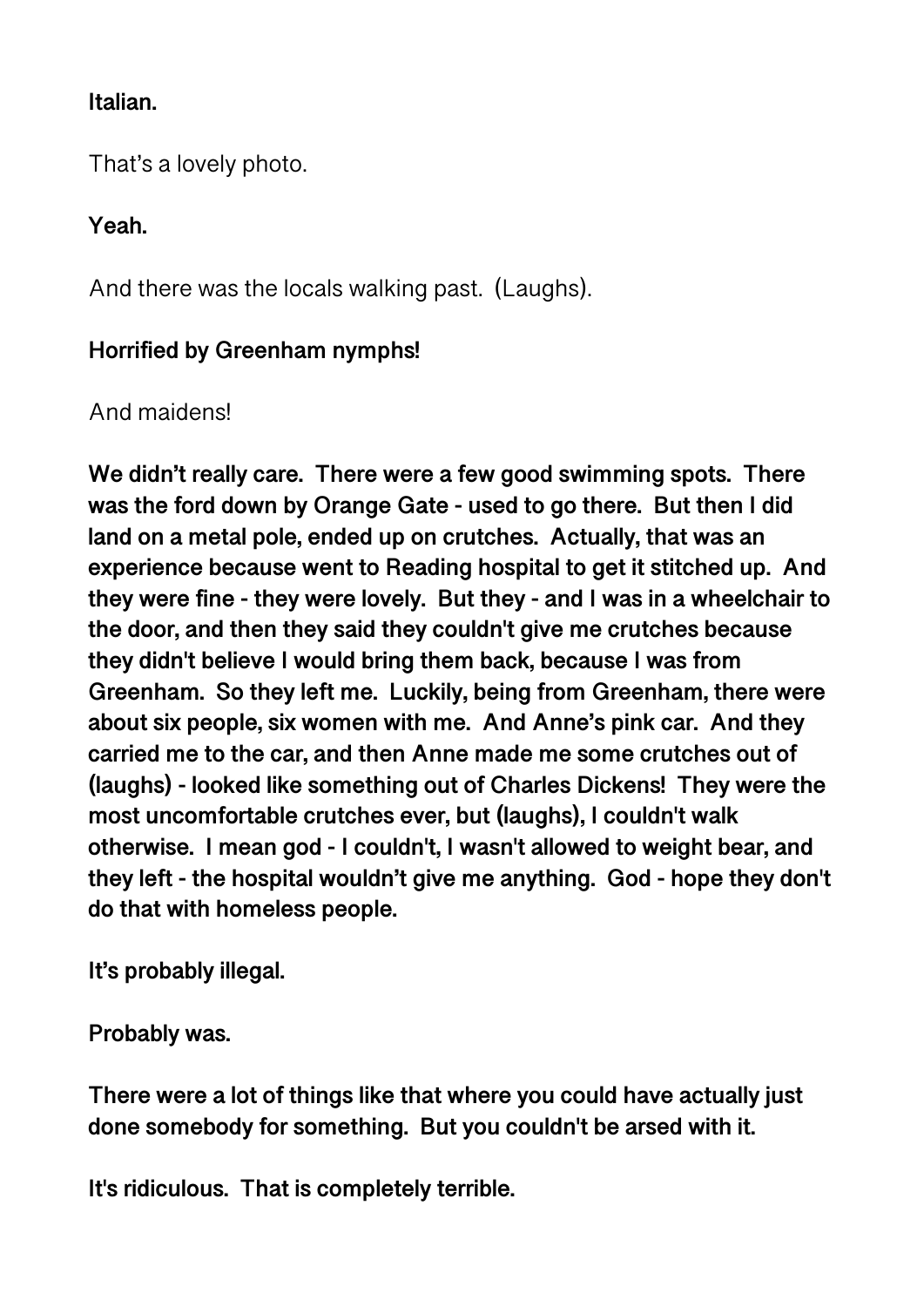**Really bad.** 

**Um, yeah, I remember going up to London to sign-on, because we signed-on and on these crutches. And that was, that was interesting actually because people were saying (puts on loud voice) 'Hello dear ...' - I'm on crutches, I don't have a hearing impairment. That opened my eyes a little bit.** 

It does.

**And I had a couple of other incidents that happened, that put me in that position. So it made me think about the way people with disabilities are treated.** 

So there's a lot of things like the way benefits worked in those days squatting, that made Greenham possible?

**Yeah.** 

Although it's very hard to imagine....

**Yeah, no, I just found we worked out there were so many unemployed people in Brixton, you only had to sign-on once every 3 months, so I went and signed-on in Brixton. But before I signed on, initially in Islington, because that was once a month. But postal signing - I mean, I remember going up to the north of Scotland, phoning the Job Centre and saying 'I'm looking for work'. (Laughs). And they accepted it couldn't now.** 

**No, you bloody couldn't.** 

**Hitchhiked - again that's another contact, you know - friendships with people all over the place.** 

**Yeah.**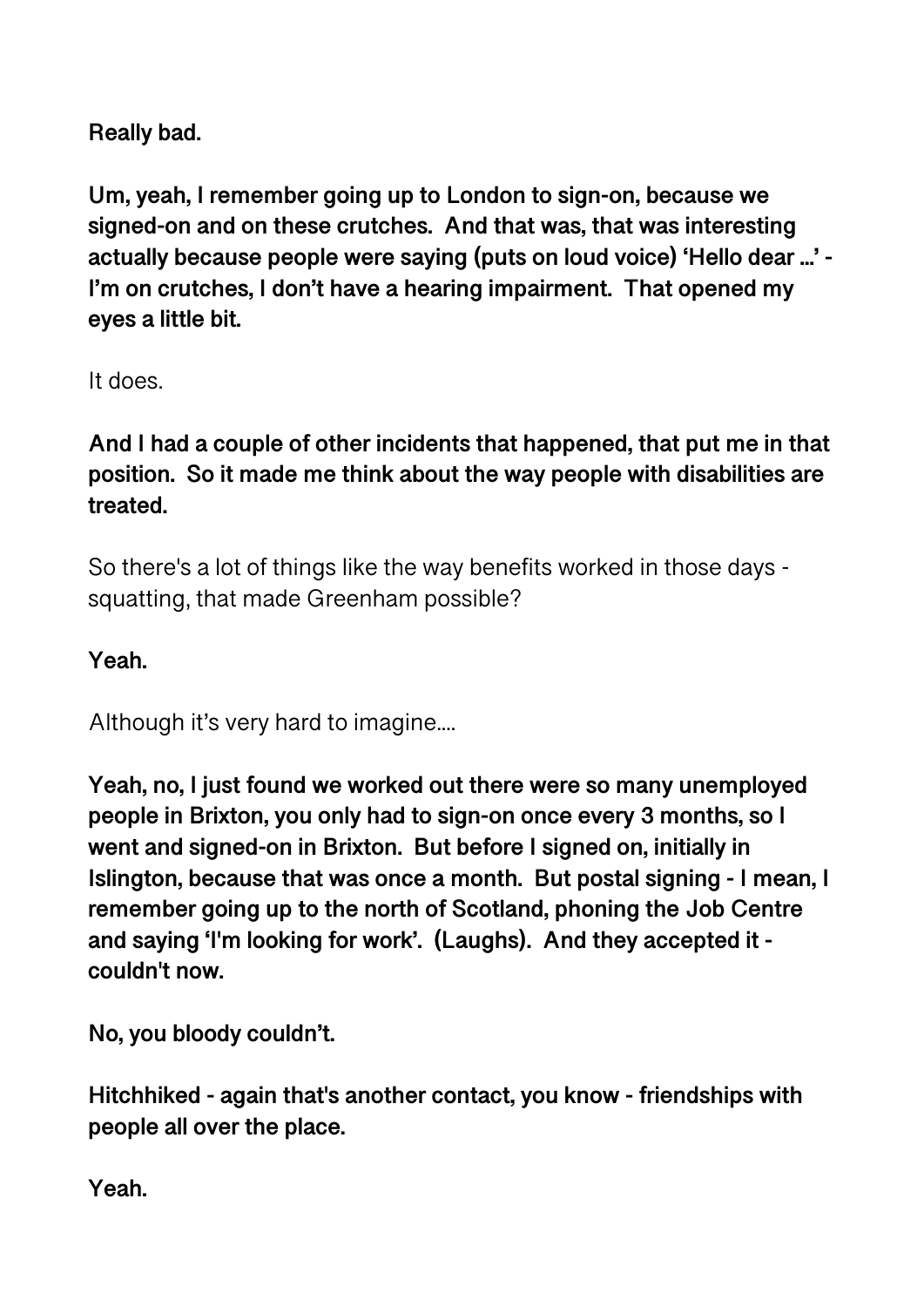**Lovely experience.** 

**That's completely different now, isn't it? That means something completely different. I'd be really scared if (inaudible) wanted to hitchhike now.** 

**Yeah. I mean, I did - I do once, I remember hitting on my own. And I was in some very, some guy in a very fancy car picked me up. And he was a bit creepy. And then I think he didn't like what I was saying about where I'd come from - didn't like Greenham, or he thought the better of whatever bad thing he was thinking of, and he just said 'Right, get out.' And I was on a motorway junction. It was nowhere - I was allowed to police, police picked me out. And they were alright, took me somewhere I could hitch safely. But mostly didn't have any problems hitchhiking.** 

But I think there was so many women - and people generally - did it, that it was just...

**Much more possible then than it is now. Yeah.** 

So how did, did you just leave around the same kind of time or were you..?

**Well, we did talk about that the other day, but I can't - I went to that - I kind of went to Wales to the miner's strike, and then went to London. You did kind of leave at the same-ish time, but you you were better at keeping in contact, I think.** 

**Yeah. So I, I went up, I got a place to do carpentry in London. One of those Tops courses that don't exist anymore. And, but it was due to start, I think, beginning of October or something. So I was gonna - so the 10 million women for 10 days things was happening. And it was a bit unbearable, and I had had enough I think, of that side of things. And I realised that I was getting a bit jaded when I was making up stupid songs about diarrhoea, and hiding in the bushes when visitors came,**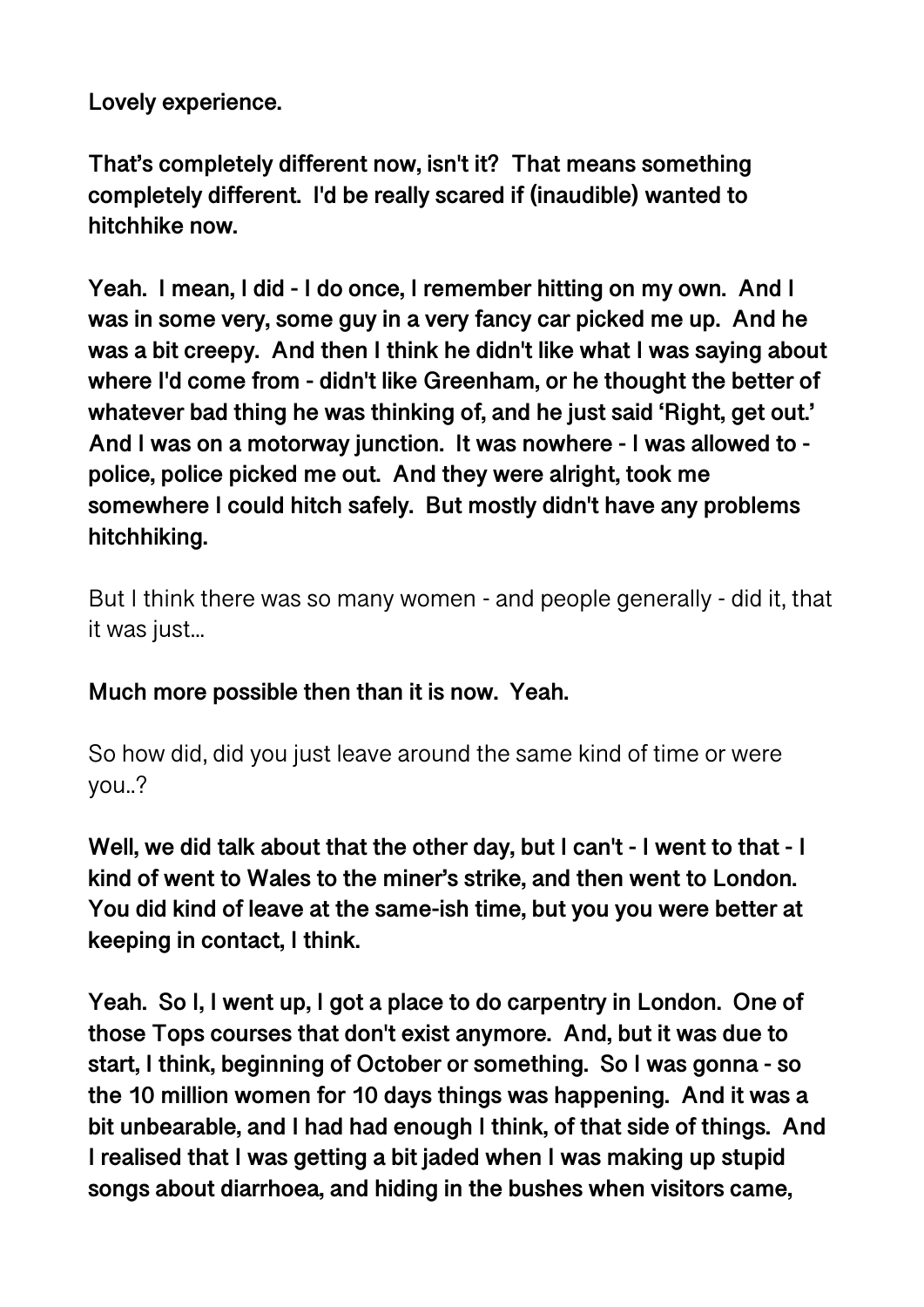**and things like that - which I hadn't before. So when the 10 million woman thing happened, I stayed for a couple of days, and then went to Brawdy. Um, because I just couldn't cope with it the - and there obviously wasn't anywhere near 10 million woman, thank goodness, but there was vast numbers. There were thousands and thousands of women. And it worked incredibly well. And it was, it was a great, you know, it wasn't bad. Apart from it was a starting point for Kings Cross Women's Centre splitting the camp. And you know, amazingly that they did it, because nothing else had worked. And it only - they only split it, they didn't destroy it. Whereas everything else that - Wages for Housework or whatever has been done has been - they've destroyed. Somebody did some research about 50 black women's groups or lesbian groups that have been destroyed but them. Anyway, but they did split the camp. So - I'm drifting off. So I left anyway, so I left, I lived in, I lived in a squat in London. But I went back to Greenham just about every weekend for about another year or so. And I carried on doing actions, like we went down to South Wales to work out what they were doing with microwave radiation.** 

**I suppose there was a kind of loose group of women that was quite big, wasn't there in London, that knew people that knew people, and there were a load of us in Bollington Square, and what was that place where you and Sally and Fiona and Gail...?** 

**Oh yeah, in Kennington, we were in Kennington. Before that was in um, err...** 

**Were you at Rebecca's?** 

**No, but in - not - just up from Camden, what's it called?** 

Kentish Town.

**Kentish Town. Thank you. Squat there. So it was all women, like we were still connected with most of the women that I went - well they**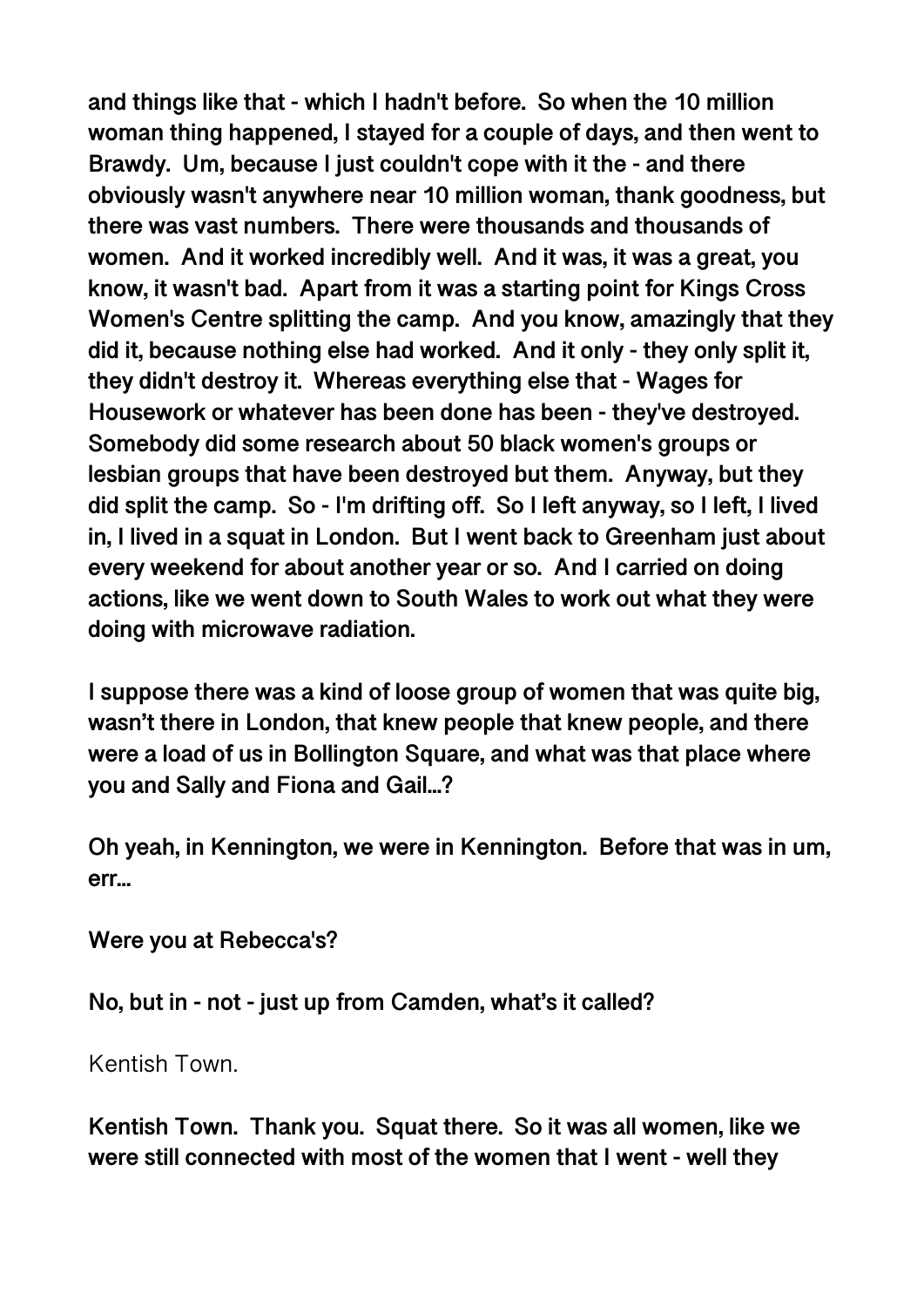**weren't all, but a lot connected to Greenham in some way. I remember I was going...** 

**And there were quite a lot of political actions, where you kind of easily slid into that thing that where you did it, like Stop the City and stuff.** 

**Yeah.** 

**And we kind of went together to things.** 

**And they were trying to keep open the South London Women's Hospital. So I was there - I was staying over the night there, we were sleeping in there to try and keep it open, and then going to my joinery course, the other side of town. Um...** 

And did you get, just as - you know, like the frequently asked questions, you know, get just as kind of bored of having to answer the same questions when you were at Greenham? Would have been handy to have had a worksheet!

**Um, well, I think it was kind of a sign of the general exhaustion, really. I mean, I think it just was like, I don't think I could do it - because you're young, you could kind of cope with it. That thing of not really - you know, just having to be doing the same thing with the evictions, and not really getting a lot of sleep necessarily, because cars would go past in the middle of the night. And all that, and I don't think I recognised how knackered I was with it all. And then the getting fed up of visitors is just a kind of symptom, isn't it? Because visitors is what you need.** 

**Yeah.** 

**I mean, the whole thing needed more women to make it work. But by that point, probably you weren't even particularly welcoming when women came. (Laughs).**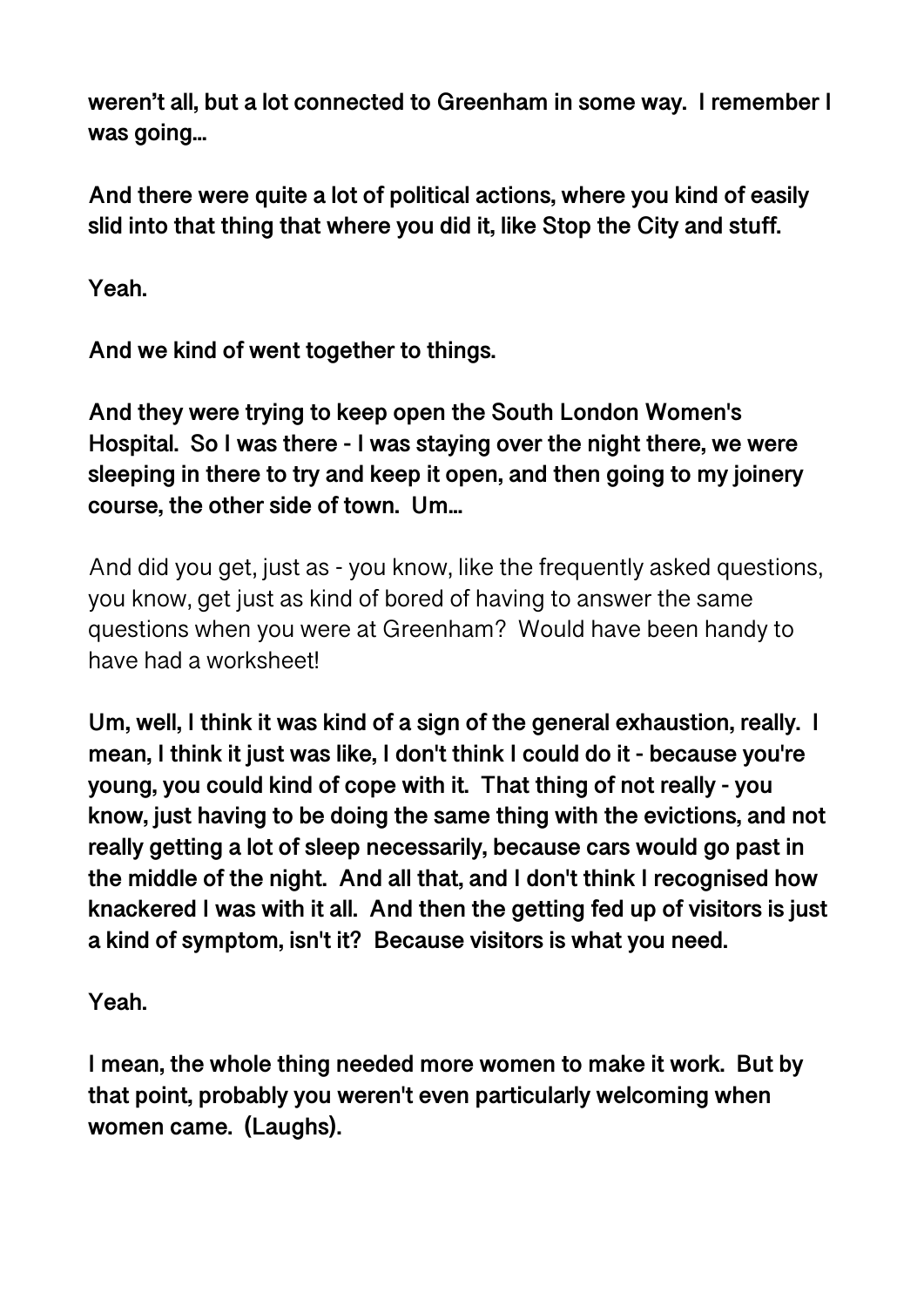**But I think I noticed that in myself. It made me think that you know, I need a break at-least, I need to go away, and other women need to be doing this because I can't do it as well anymore.** 

**Yeah. And there's also, there's kind of weird thing about who'd been there longest, and stuff like that, which wasn't particularly useful. It would be better if there was more of a kind of throughput, I think.** 

**What do you mean? What, you mean visitors would ask who'd been there longest?** 

**Yeah. And wanted to know that kind of stuff.** 

**The kind of celebrity type, almost?** 

**Yeah.** 

**But it didn't work terribly well, did it? There weren't very many women who played to that, I don't think.** 

**No, I don't think..** 

**Like, 'Who's your leader? Who's your spokesperson?' things.** 

**No, I don't think there were, but I think it would kind of sometimes felt like in spite of yourself that would happen.** 

**Yeah, yeah.** 

**Because you knew where stuff was, I mean, unless it - you know, that kind of thing, or what needed to happen.** 

How many women actually from Wages for Housework moved in?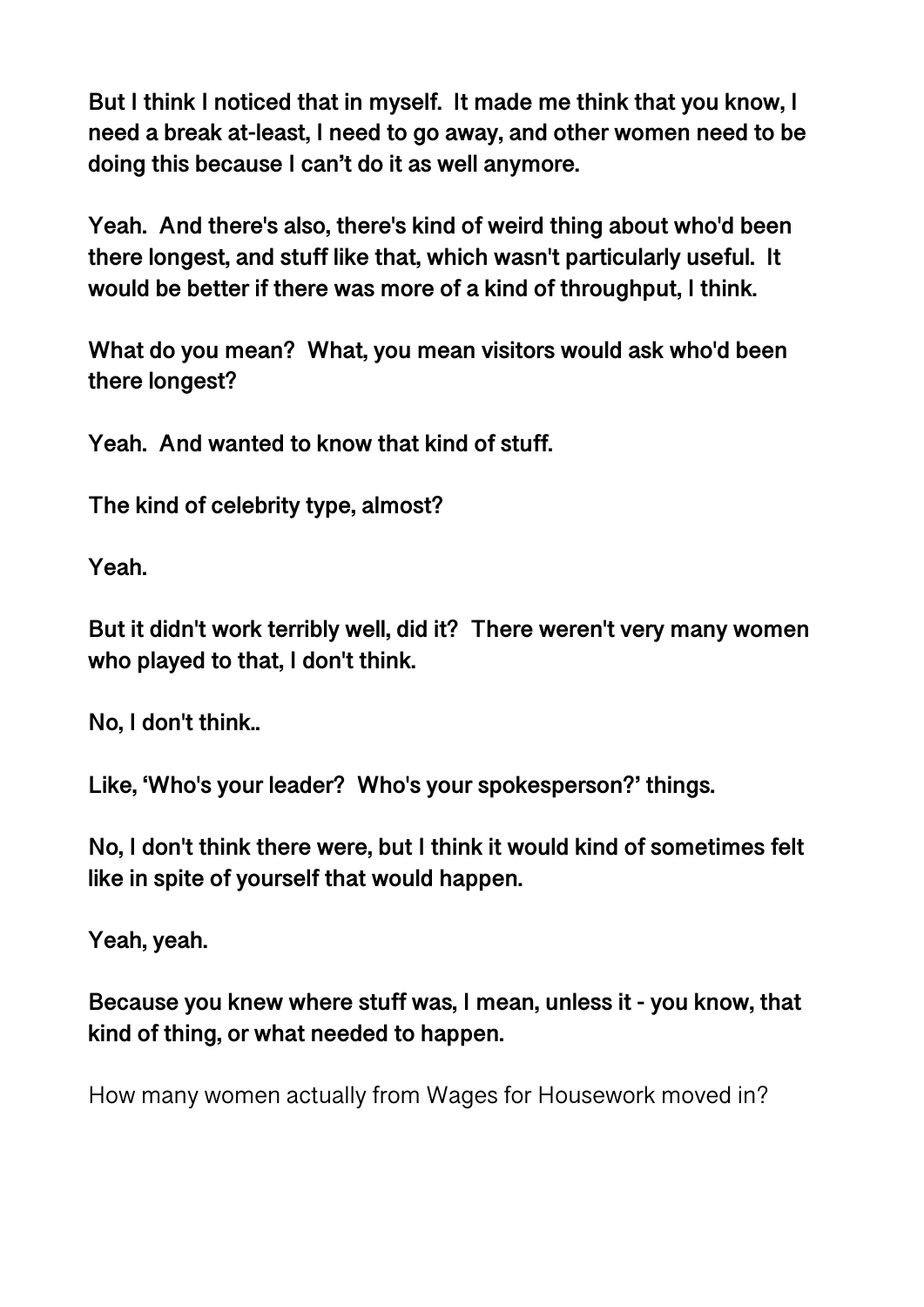**Well, they took over Yellow Gate, basically. So Wages for Housework took over Yellow Gate, and the women, many of the women who'd been there a long time, and I think had been there too long, got very jaded...** 

Yeah.

**...joined them, so that was the - I shouldn't say, you know, they, they had an analysis about race and gender, and class and sexuality that, you know, made a lot of sense, but it was all about guilt tripping and power and control, rather than making anything better. I don't know how many were there - twenty? I don't know how many were at Yellow Gate. They had, it became quite difficult at the other gates because we still needed to go to, to, to get the water. The post still went there, so we ended up having two different postal addresses. Um, the Yellow Gate tried to hide the standpipe, you know - became all this ridiculous thing about that they would try and control resources. And I remember witnessing being shocked - because I was going back at weekends, and seeing this - woman from the main gate driving around and shouting abuse at the other gates. And you think whoa, what's this? This is like RAGE - it was the Residents Against the - an organisation called RAGE in Newbury called Residents Against the Greenham Encampment - RAGE. And there were some quite nasty cartoons in the local press, I seem to remember about Greenham women. So we'd get all of that from them. And then there'd be Greenham woman driving around and shouting abuse.** 

**Oh, god!** 

**It was absolutely unbelievable!** 

**I wasn't there then, and I don't know...** 

**You couldn't go to get down about - you could get down about it, but it was like (laughs), this is farcical, you know. So they did manage to, and I, it's hard not to think that it was a deliberate ploy on behalf of somebody or other, to try and disrupt various radical groups, including**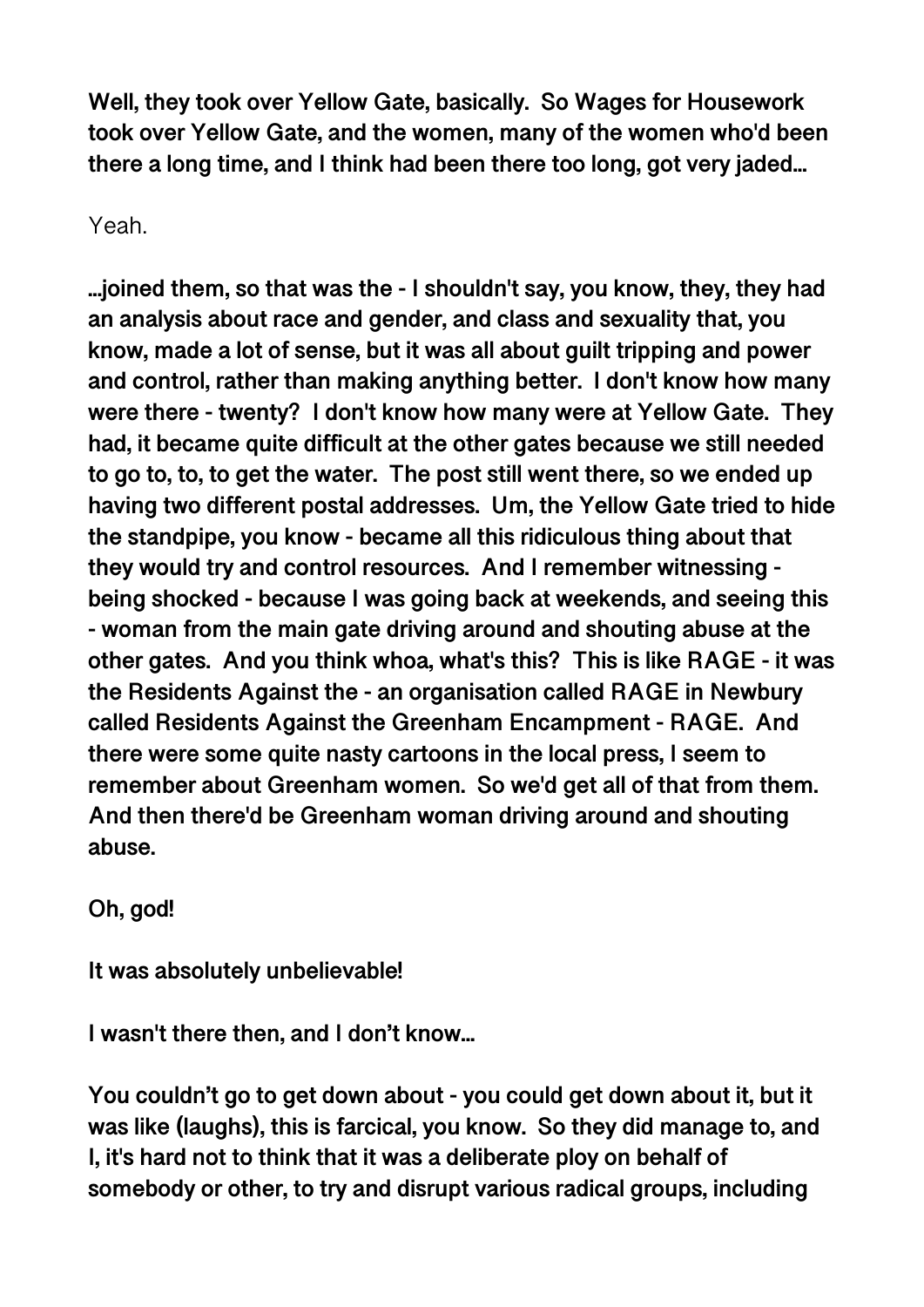**Greenham. And to an extent it was successful - to an extent and some very good women, I think, got a bit brainwashed, you know. But that's not their perspective, presumably. So, I did try, you know, some good friends, some - couple of women from Orange Gate that I really liked, and I remember going to meetings with them, because they wanted me to go, and um, listening and thinking about it. And but because I was like, yeah, that's fine, yeah, go for it. But I also think this and I'm going to do that they, because I was, I was a bit too multifaceted in the approach.** 

Which is the way the whole thing had worked 'til then. And now it was...

## **So when they realised I wasn't going to join them, they stopped talking to me.**

Um, I know it was all pre internet, but it is quite interesting if you Google - Wilmet is not one for photographs. There's very little presence of any sort.

#### **No.**

Which kind of - if you want to do the conspiracy theory thing...

**Yeah. I know, but we just think you can't worry about, you know, there was always the possibility that there were people infiltrating from anywhere in what we were doing, and you just have to take responsibility for yourself, and do what you think's right and not worry. If they want to get involved with an action then fair enough! (Laughs).** 

**There was a thing that was very powerful about it, because it wasn't possible for - I mean, presumably, there were police women who came and sat in on meetings.** 

**But what would they get out of it?** 

**It was irrelevant, because all they go away thinking, oh god, well what the hell did they decide there? (Laughs).**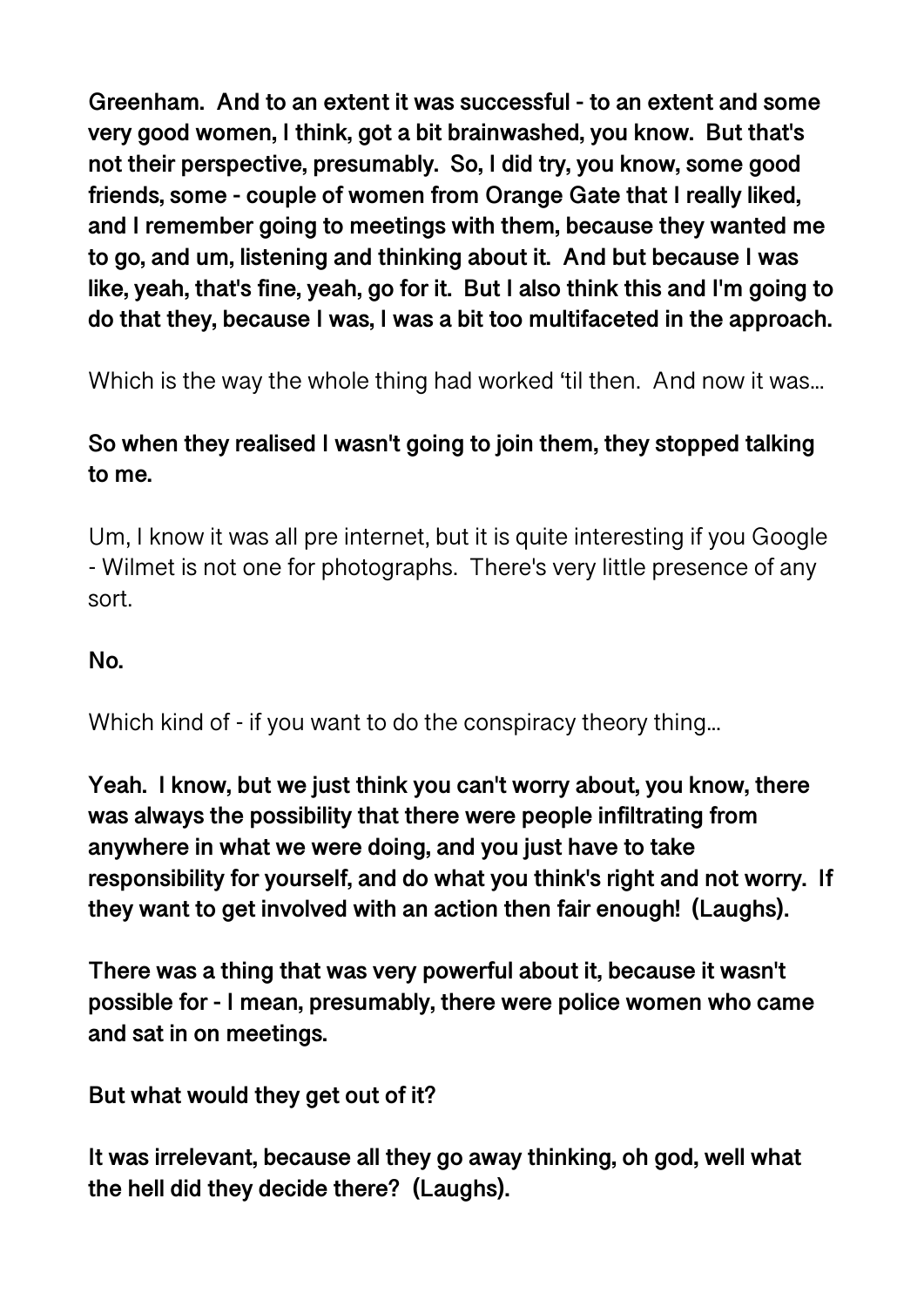**And you're just as likely to spontaneously decide that it would be a good idea to go in through Violet tonight, and see what was happening at the silos, you know, whatever. You know, just do whatever came to mind at the time - there wasn't, you couldn't sort of control it in that way. So I think it did have quite a negative effect, though.** 

**What the Wages for Housework?** 

**Yeah.** 

**Oh, god, yeah. I mean, that was already happening before I went, like that thing of - those very intense meetings, where it was all about whether you had the politics right, or wrong.** 

**They were very shaming as well, it was suddenly a totally different sort of meeting that they were - it wasn't, wasn't a kind of, you know, discuss, argue, put your point of view - but we're all equal. It was...** 

This is the correct?

**Like, this is the right way and you can't speak because you're this that or the other.** 

It's like the shadow Greenham isn't it?

**Yeah. But you know, then you just - I joined in one of those meetings, thought I don't like this and walked away. I mean, I mean, you can't, it's not even in a room is it? So you can't, there's no doorway, and they can't really control you, unless you choose to go with them. But there were some women who you know, you know, Katrina may still be at Greenham for all I know! Because a traveller gave some land to Greenham - between Green Gate and Yellow. And the last time I went, which must have been - well, it was probably 15 years after I left Greenham, she was there in a bender on this land, but didn't see her.**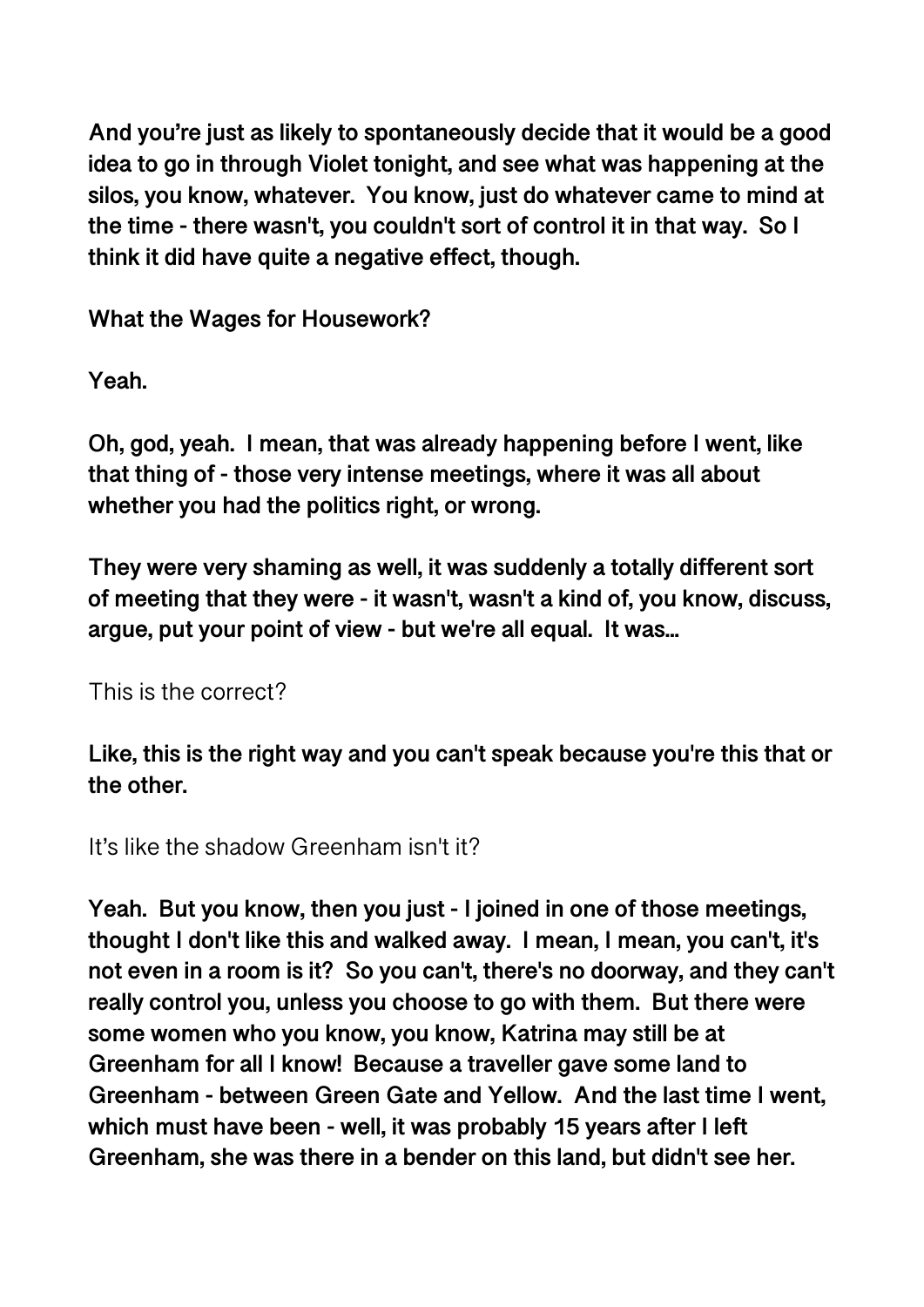So some land that was owned by a traveller was given to the Greenham camp, and presumably still belongs to the Greenham camp?

## **Yeah, yeah. And for all I know, there's a couple of women still there. But...**

I like the idea that the undercover police woman would leave going 'I don't know what happened'!

## **(Laughs).**

Like I was there for the full 4 hours, but I don't know what the final conclusion was!

**(Laughs). Yeah. And we didn't do things by meeting - I mean, I know there was there was a meeting at-least once a week, wasn't there, but it wasn't like that was the main driver, actually.** 

**No.** 

**So it wasn't like an organisation where you have to go to the meeting to make the decision to make it happen. It was like, it was mainly about money, wasn't it -I think those meetings, was it?** 

**There did seem to be very long money meetings.** 

**(Laughs).** 

**Wasn't there a money meeting, and then there were random other meetings?** 

**Yeah, probably.** 

**Something like that.**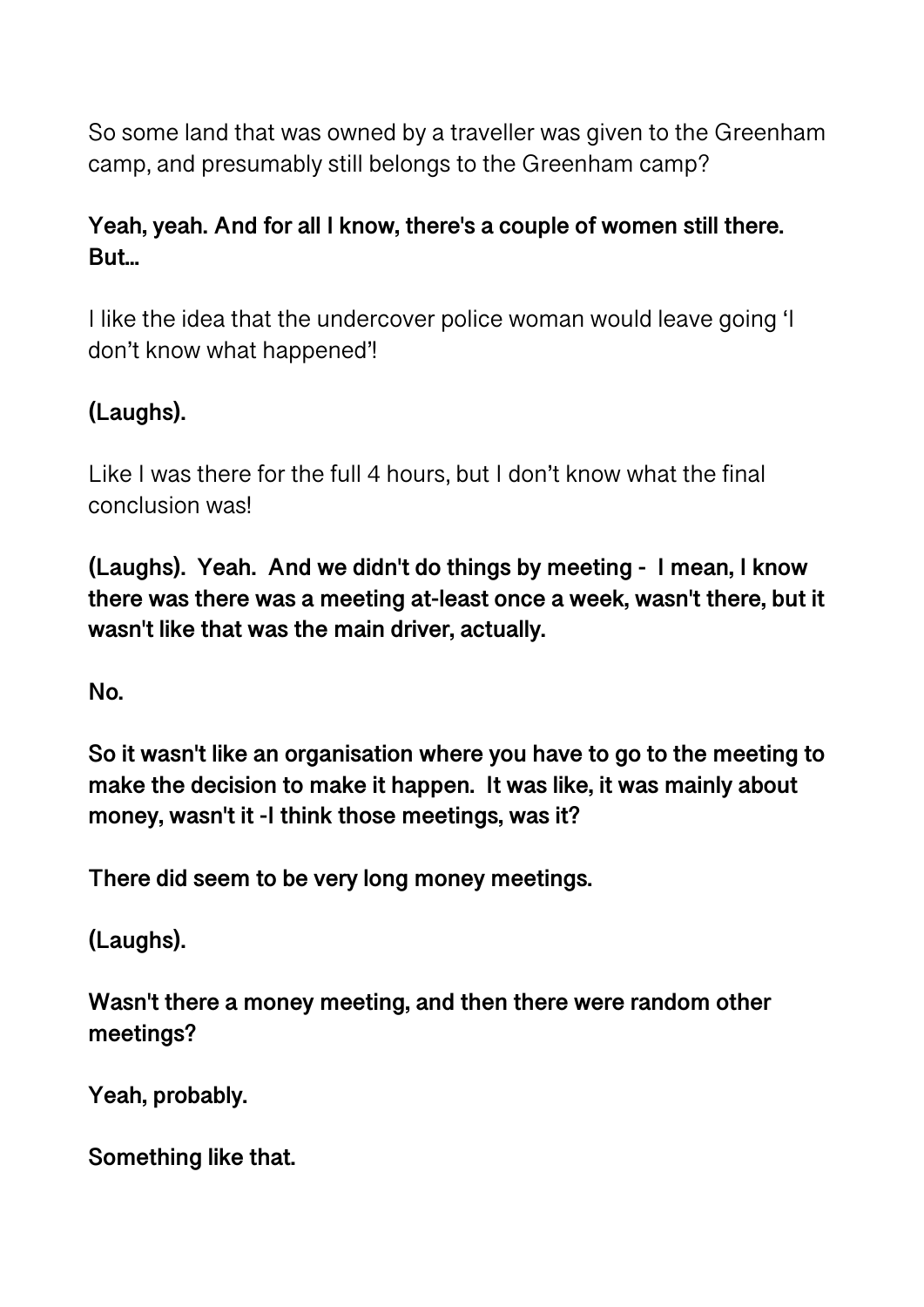Whilst not deciding what was going to happen at those meetings, it did rebound you, even if to the point of like, I can't stand - I still can't stand you.

**Yeah.** 

But it was still a way that you all got together. And...

**Yeah, and you also found out what other people were doing, because you didn't read about in the paper and things, so someone might have done some really great thing. And you didn't know anything about it, did you until people might say 'Oh, you know'. It was partly the social thing, wasn't it?** 

**Yeah. And people would share ideas. And yeah 'Yeah, you want to do that? Anyone want to come to Wales?' 'Somebody has offered somebody really wants us to go and speak this thing or that thing, or go to Iceland or go to France...'** 

Where did you go, then? Where did you go on those visits? Did you go to Iceland?

**I didn't - I wanted to, but I um, I wasn't assertive enough to go to Iceland. (Laughs). I went to Paris, um, because nobody else wanted to go, basically. I think I got the phone call, and so the Young Communist Congress of France got me - and they produced these enormous posters with my name on. (Laughs).** 

Were you like the main speaker?

**No, well, I don't know. There were lots of speakers. It was very, it was actually very interesting, because we're meeting people from all over the world. So I only found out about things like the New Jewel movement in Grenada, and what had been happening with the United States there, through going to that - I wouldn't have found out about that otherwise. There were people from all over the world there. Um,**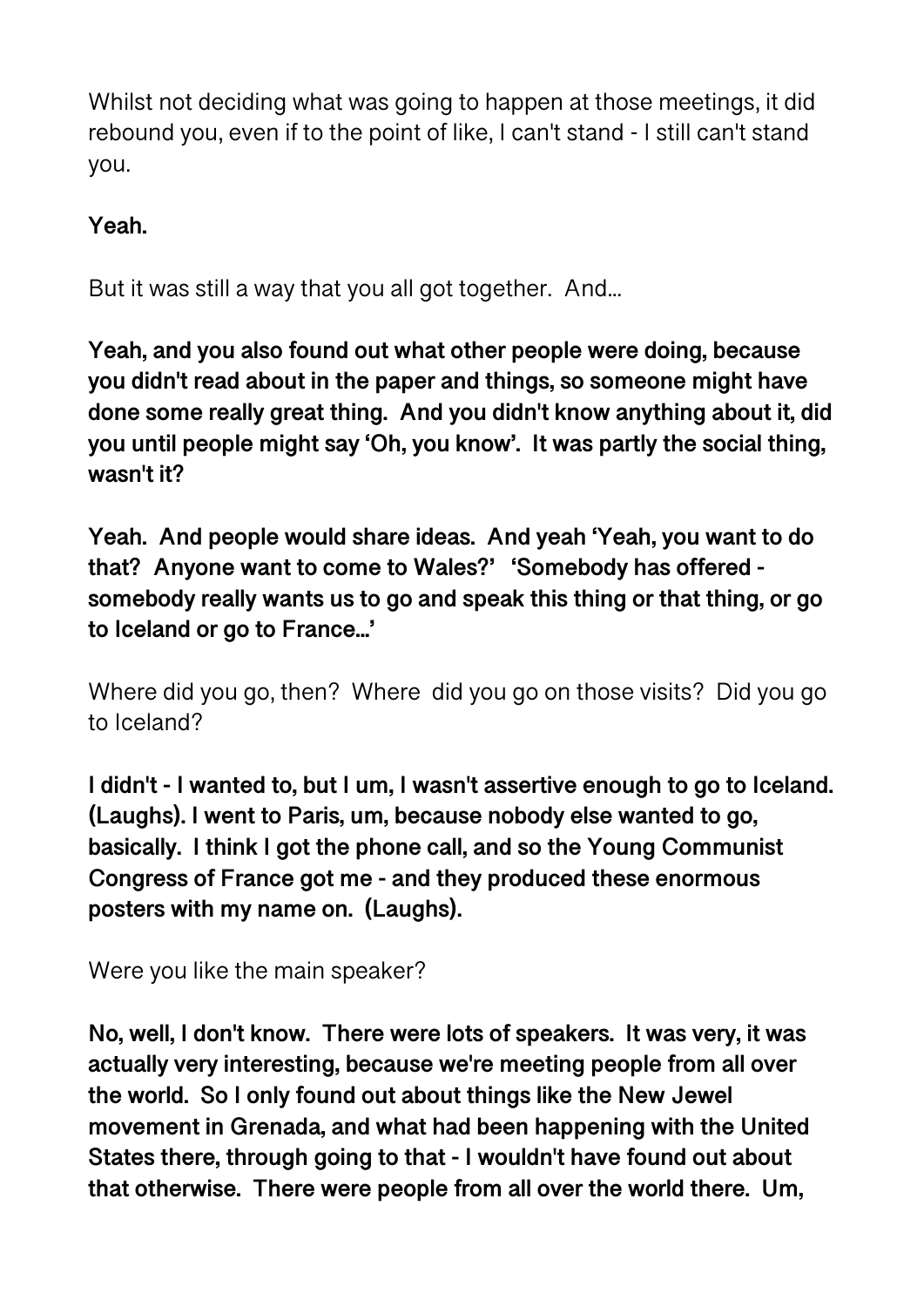**but I do remember getting a standing ovation - it was really bizarre, really bizarre! I think, you know, if I'd just not said anything, it would have been perfect. But then I do remember (whispers) 'Sol Sol Sol Solidarity, Sol Sol Sol...' - two thousand people. Oh my god!** 

Fantastic.

**But then when - we had a workshop with a few hundred people in it, can't do workshop with a few hundred people. And I said 'Oh, no, I did French at school, I don't need a translator'. (Laughs).** 

To what extent do you think going to Greenham created unrealistic ambitions among women?

**Oh god! I obviously - I probably did - I did really. But anyway, they weren't very happy with what I said. Because on the one hand, I was against the American nuclear presence, but I was just as equally against the Russian nuclear presence, and I had quite a few questions about 'But how could that be? Surely they're, they're just defending?' anyway. But it was interesting. It was an interesting experience.** 

Did you get to do any of those kind of...

**I never went on any foreign things. I did some talks like roundabout, but it's like as Jane said, I mean really, you could have just said anything and people would have just gone (claps) 'Yeah!' You know, because you just was like flavour of the moment really. CND meetings and things - they were like big in those days, like, yeah, you could 50 people easily. Yeah.** 

So we've just been having a bit of a chat about what, what the Greenham legacy is - what, what do you think is...?

**Very difficult to know that kind of thing, isn't it? Because movements are of their time, and then threads come from that, and from other things, and then things fade out and come in again. I was talking to Affa about Me Too the other day.**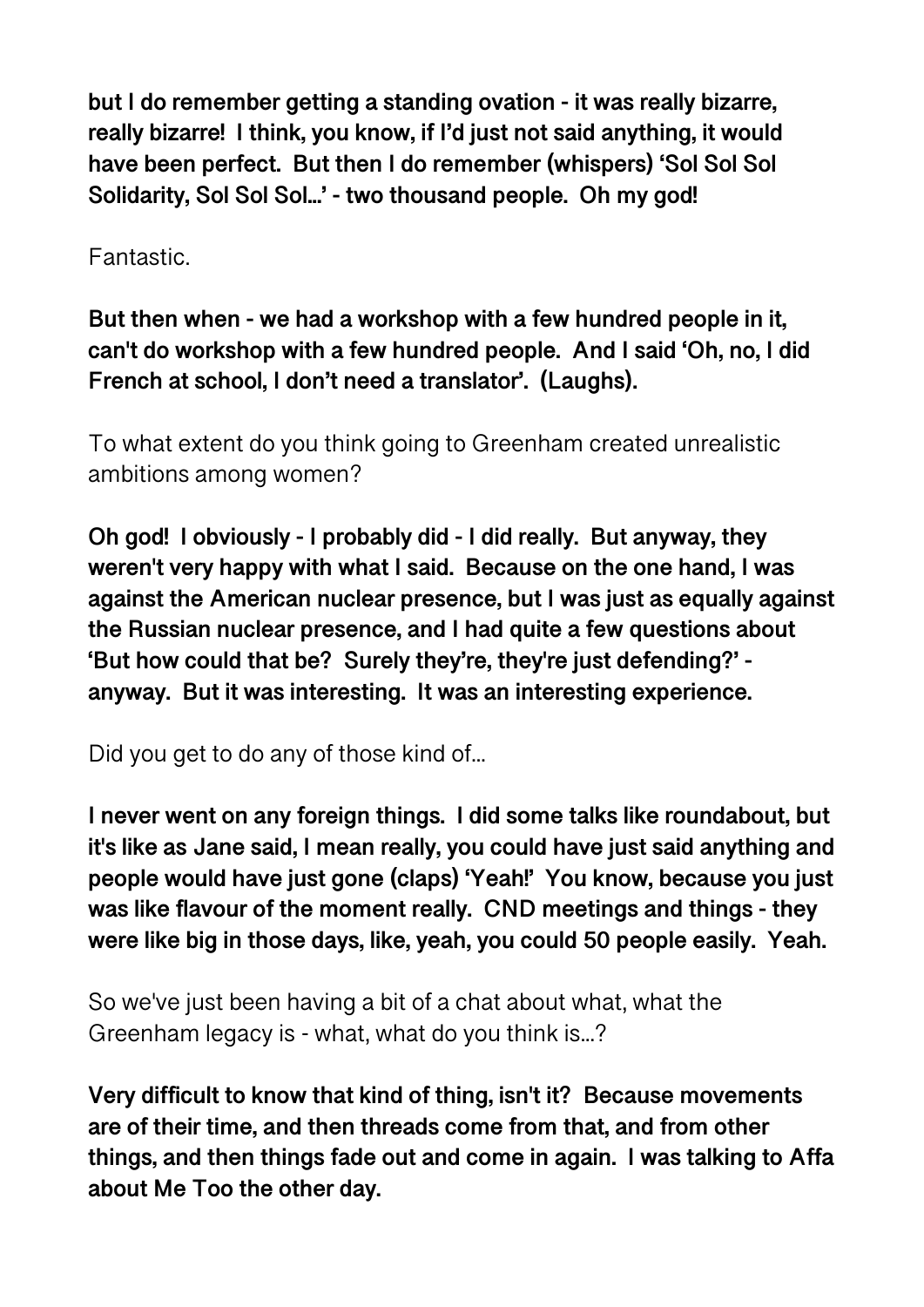**Oh, yeah.** 

**'Cause when that first started, I was thinking, what, that's totally fucking obvious, isn't it? You know, why? What is?** 

**Why is such a big deal? I mean, why is it...Yeah.** 

**Yeah, but actually, I think it has been a real thing for loads of young women. And it's that re-finding out isn't it? But you kind of didn't realise that wasn't...** 

**It's not acceptable to be treated like that.** 

**Yeah. But but that somehow that had been forgotten. Well, was there a point when most people thought that, and then it was forgotten? I don't know whether I've got a warped idea about feminism and how far it went because of where I was.** 

I also think that with the best will in the world, the older women, however old they are - getting on doing what they're doing, and they somehow think that by osmosis or telepathy or something, the things that they learned have been passed on to the next lot. And we're learning that maybe we have a job to do, because actually, they didn't get passed on. And, and then I wonder if the younger ones go 'Well, you must think it's okay. Else, you'd have done something about it.'

## **Yeah.**

And so maybe there's a bit of a um, just because - there aren't organisations that are - there isn't a party that you join, and you pass this information...

**And there's always that, that, I suppose, the pressure from this - I haven't even used the word patriarchy for years - but from that, that you are alright now, you know, you don't need to do anything now. It's all**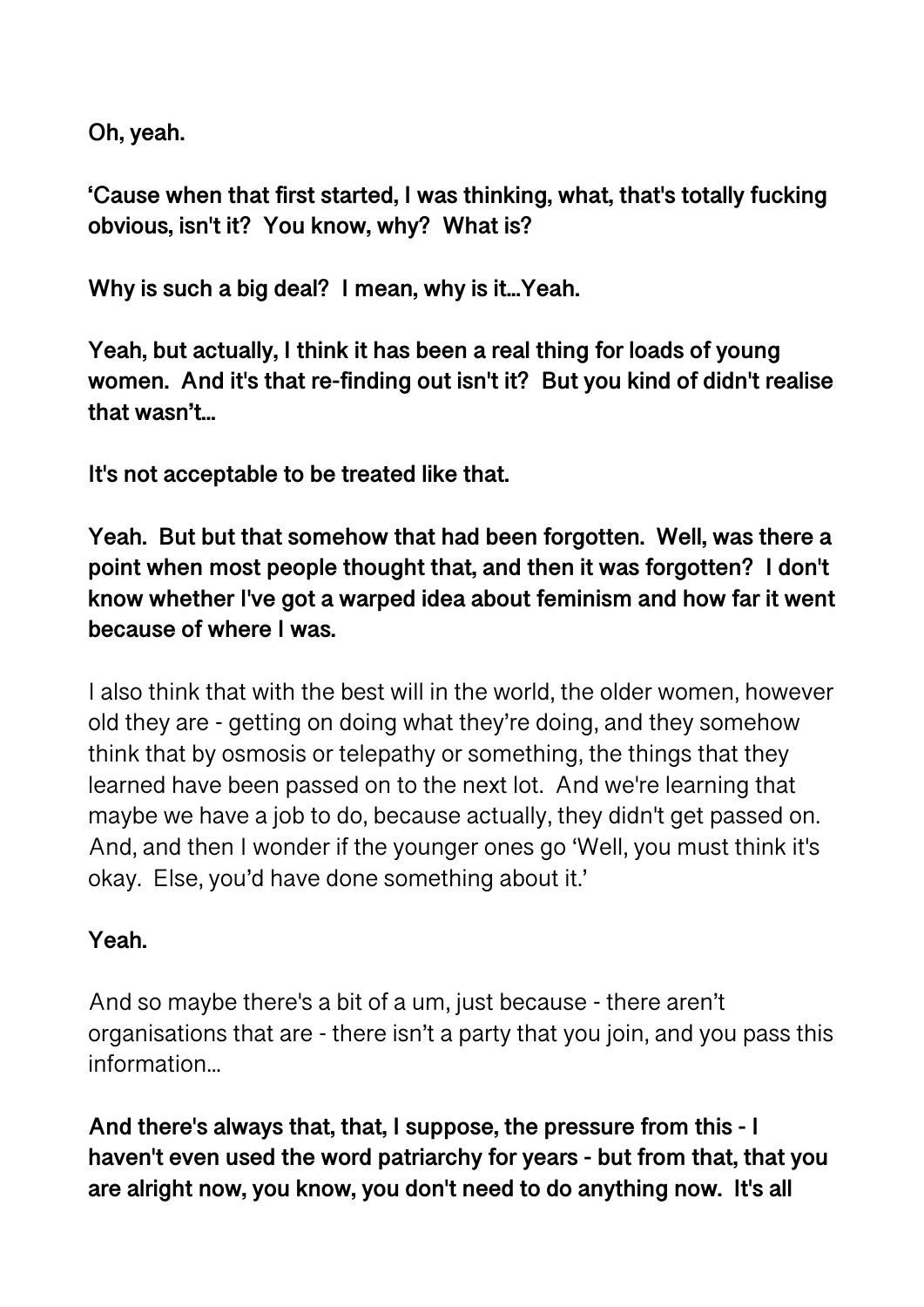**alright. You've actually, you know, you've got equality now, there there, go back into your houses or whatever. Go back and do the dishes, because you've got it all now.** 

Well go out and have a great career as - making pornography. You know, because because that's all okay now, because we've done feminism. And so this is...

**There's almost a pressure coming back the other way to, to sweep women's power away, I think. And I mean, I'd like I was saying, when you weren't in the room that I remember feminism becoming like a dirty word - that it was hard to say you were feminist. Whereas It feels like it's come back into use again now.** 

**Quite recently. Well, yeah, it does seem like there's more of an awareness of gender politics than there has been for a while. But I don't really know - I mean, in terms of the, the legacy of Greenham, I don't know how that relates to that. I suppose I think that um, there's - oh I don't know, I mean, for me, I think I've sort of thought from that - oh, that can be for me, that can be a really positive thing to work with a group of women that I've done in loads of different places in my life.** 

**Yeah.** 

**And I - but then that also is women's movement stuff wasn't it happening at the same time.** 

**Or before Greenham.** 

**Before.** 

**Yeah.** 

**All those consciousness raising groups. Greenham kind of came out of that in one way.**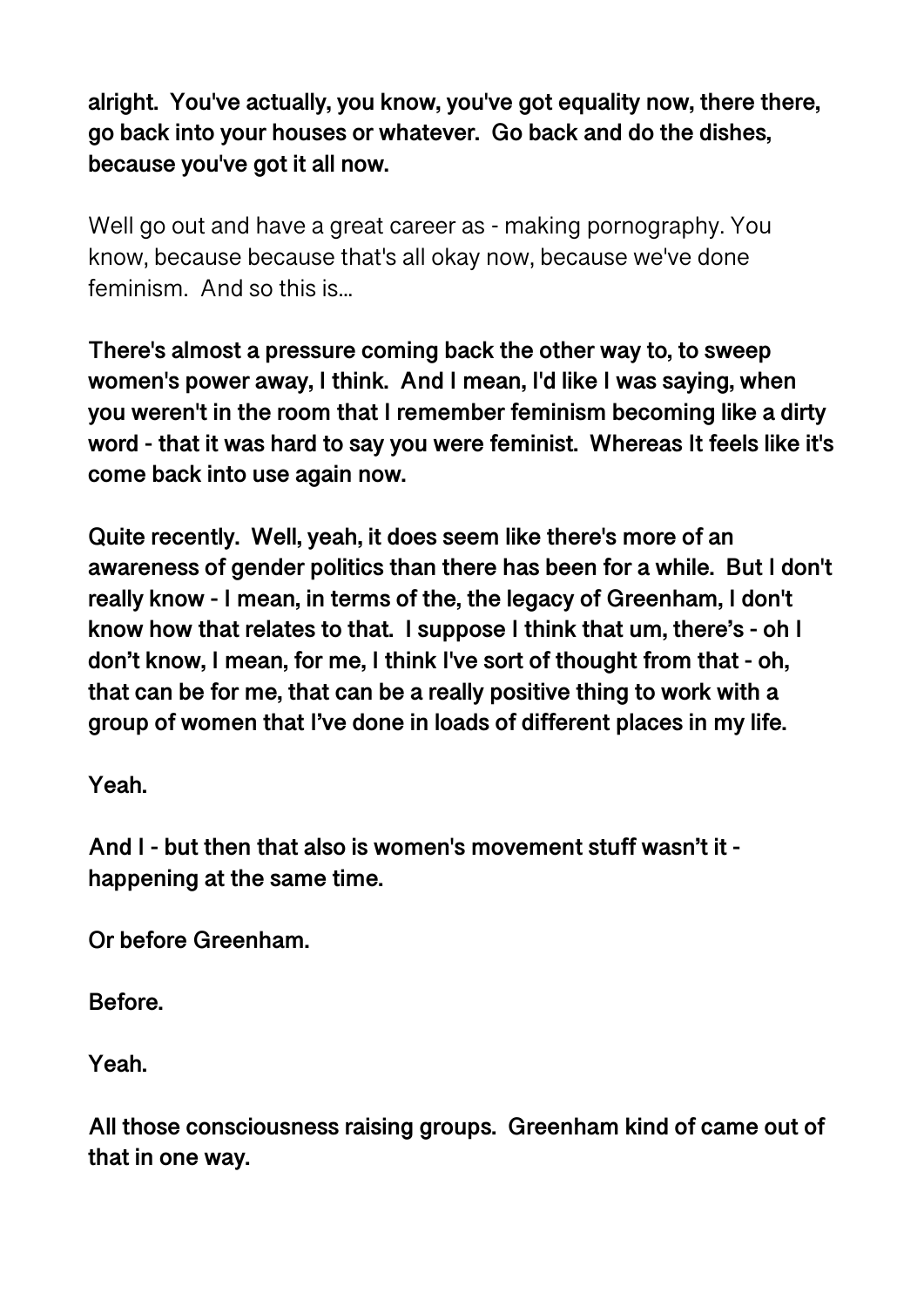And was a massive consciousness raising group.

## **Oh constantly, yeah.**

But not about everything.

### **No. I mean, you were saying not about everything.**

Sorry - I didn't finish my sentence, but I was gonna say, but not just about sexual politics about consciousness raising around how everything interconnected, really.

**Yeah, it was - I think it's interesting you said that because I used to have this thing that I was too young for the conscious - I used to feel really pissed off that I'd missed all of that. But actually, I probably didn't! (Laughs). I just had it very intensely around the fire - constantly. Remember reading you know, the sort of feminist, anti feminist stuff that - because I was just a child when all that was going on.** 

**I think maybe there's some sort of stuff that is maybe more known in whatever, lefty community or something about humour and creativity.** 

**Yes** 

**Blatantly being a useful tool.** 

**Yes.** 

**I mean, I don't really know. Because I don't - I wasn't involved in that loads of stuff beforehand, but it feels to me like that's true.** 

**It's very different from the kind of - because I was a Shop Steward a few times, and it's very different from that sort of movement towards change. Because it was very creative, and you couldn't kind of clamp down on it, or fix it or anything, there was always somebody having**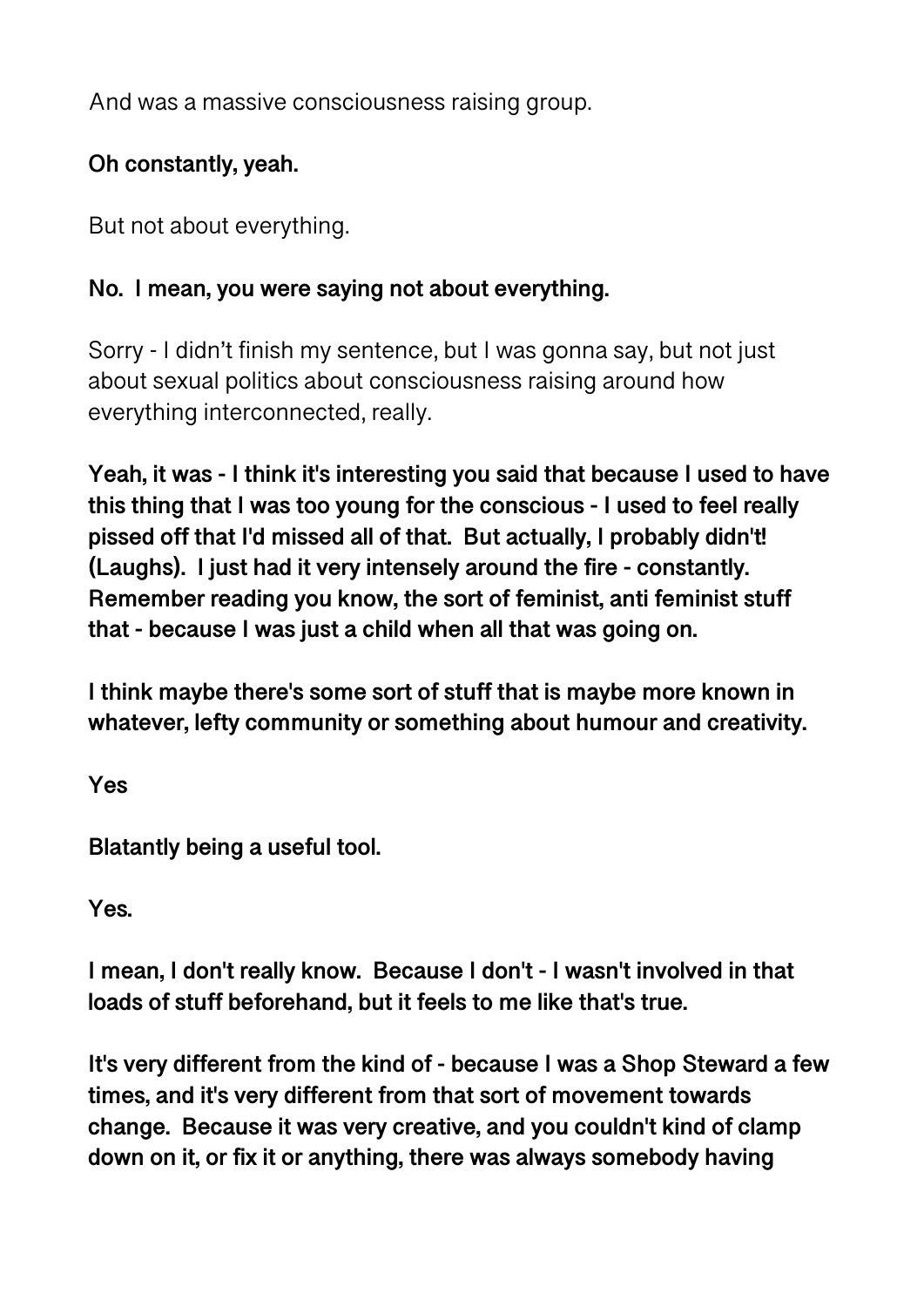**another idea to, to look at things in another way, or get people to look at things another way, or just to get attention, really.** 

Very irreverent?

**Irreverent, funny, creative, using community and connection, and not, you know, not one person standing out there being a hero or anything. Yeah, you're right, I think that is something that I would take on now in things that I'm doing, that you could, you could do something quite creative and make make a change.** 

Somebody else has talked about, like anti-fracking, and just any of the environmental protests that involve, I mean, people used to sit-in in buildings, but they didn't use to kind of take over a tree or that, that seems to be you know, they seem to think that's part...

**Yeah, maybe. I mean, that was some of that was going on. Not, not fracking, but I do remember there being various bypass protests at the same time as Greenham with people in trees, but it always seemed, it seemed to be that when there were men involved in the protests, there was a lot more violence. And I don't know, at the time, I thought it was because the male protesters couldn't keep it together to act in a nonviolent way, but it may just be that clash of men, and how the police responded to men - don't know. A mixture of both probably.** 

If you were just to have a little image of Greenham - like a moment, do you have a - something that sums it up for you? Like your time there or just...

**It's difficult, it's probably sitting around the fire. Just talking and drinking and eating and singing. But I can do that anywhere, I don't know why that's Greenham. Fence - the fence in the background. (Laughs). Blockading, a lot of sitting linked arms in front of a gate was a bit of it as well.**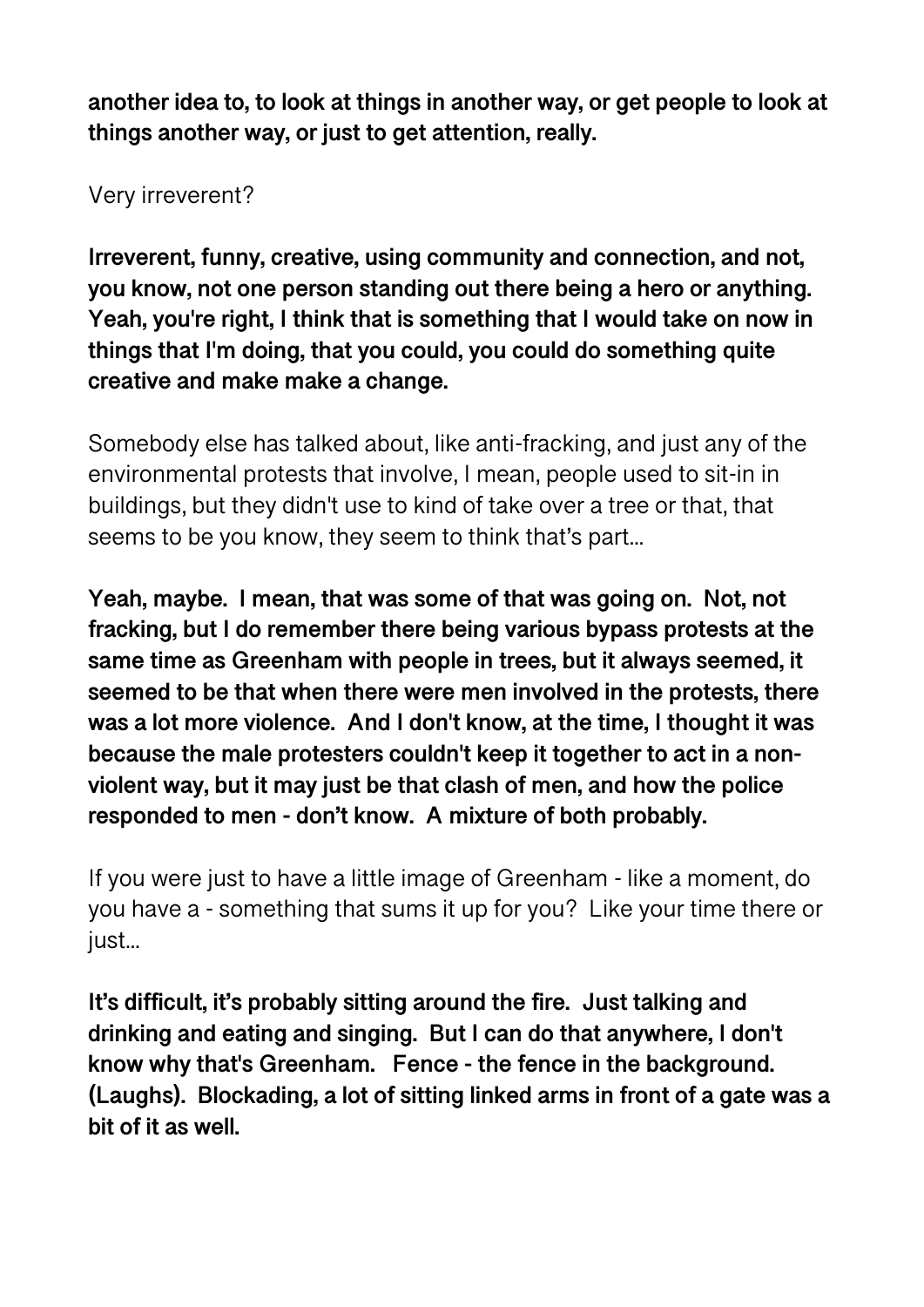**Yeah. There wasn't, there isn't a lot of other times in my life when I can think when I just have the leisure to sit and talk for all day if it happened to be that the conversation carried on. I can't think of any other times, really.** 

**Very free.** 

**And just thinking, just that thing of thinking well what are they going to do? There's nothing they can actually - they can't make you think differently.** 

**As the song says! (Laughs). (Sings 'They can't forbid you to think!' Sorry!** 

So what about the singing then? (Laughs).

**I don't know. Do you want some recording? We could...** 

Up to you.

**We could record some singing if you want?** 

Go on!

## **What do you want to do? Got one of your mischief pieces?**

There is a whole sheet of lyrics here - of various sorts. There's a cat joining in by sliding about on the photographs.

## **So that's one of the song sheets from some demonstration.**

**That's very nice. Who did that?** 

**I don't know.** 

Yeah, this is pre pre clipart design, isn't it?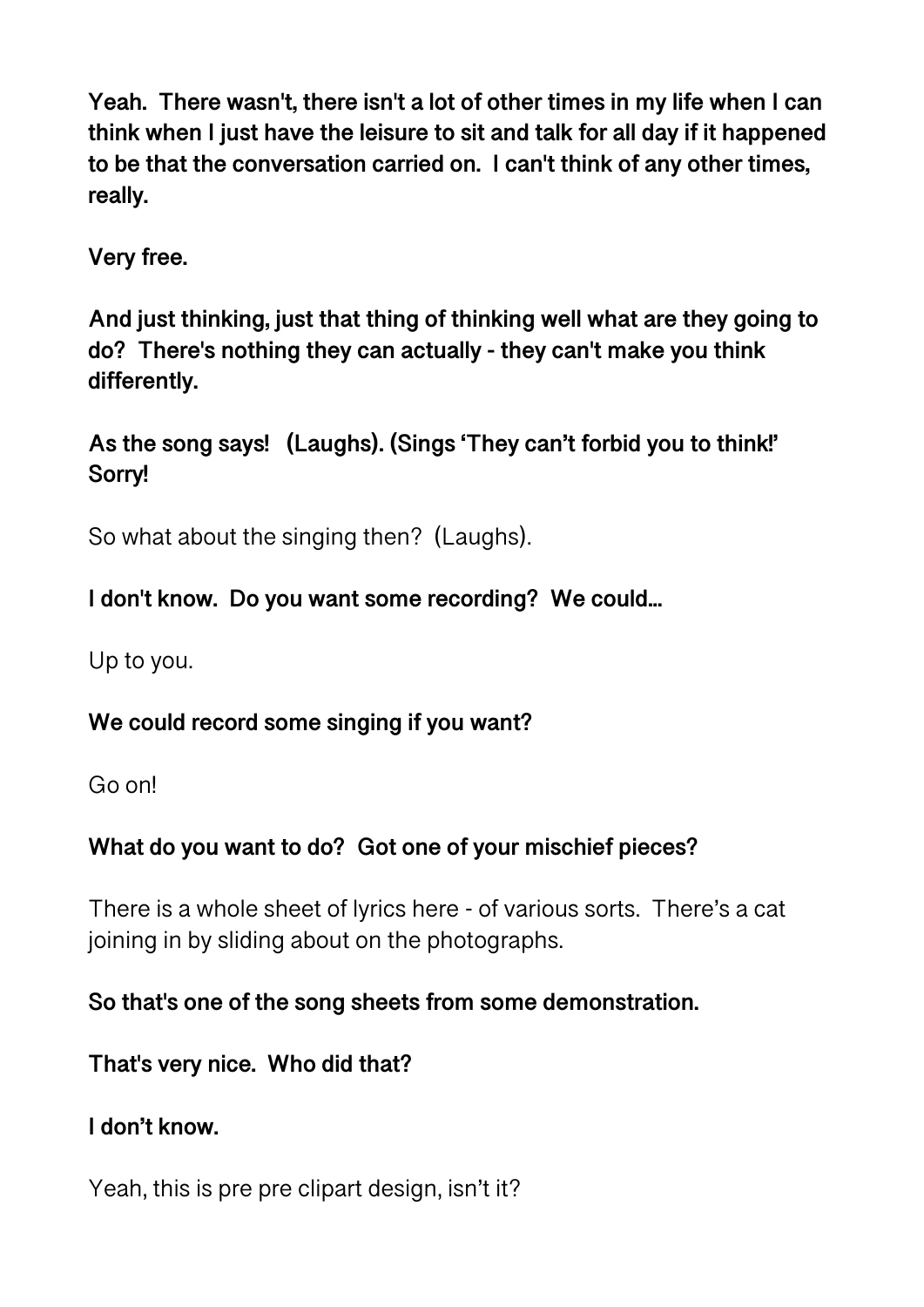**(Laughs).** 

**Yeah, absolutely.** 

Everything was hand drawn

**We used to do a newsletter that we hand drew and hand wrote, and then sent out in the post. And...** 

**I know!** 

Remember the post!

**I would so love to read one of those, and see what it was like, because it used to be a real labour of love doing that.** 

**Silver Moon wrote this one, which is the dragon cries her tears in the night, and I loved it, but I can't remember the tune.** 

**I don't think I know that one.** 

My sister gets people singing as her job - that's a legacy of Greenham, and I would love to have those lyrics to give it to her.

## **Well there's a bit of a paper from South London Women's Hospital! (Laughs). Nicked! Sorry, I'm just trying to find...**

(Sings to tune of 'Rock around the clock') 'One, two, three o'clock, four o'clock, snip, five six, seven o'clock eight o'clock snip, nine ten eleven o'clock, twelve o'clock snip, we're gonna snip around the base tonight'

## **(Laughs). I'm trying to... (sound of papers ruffling).**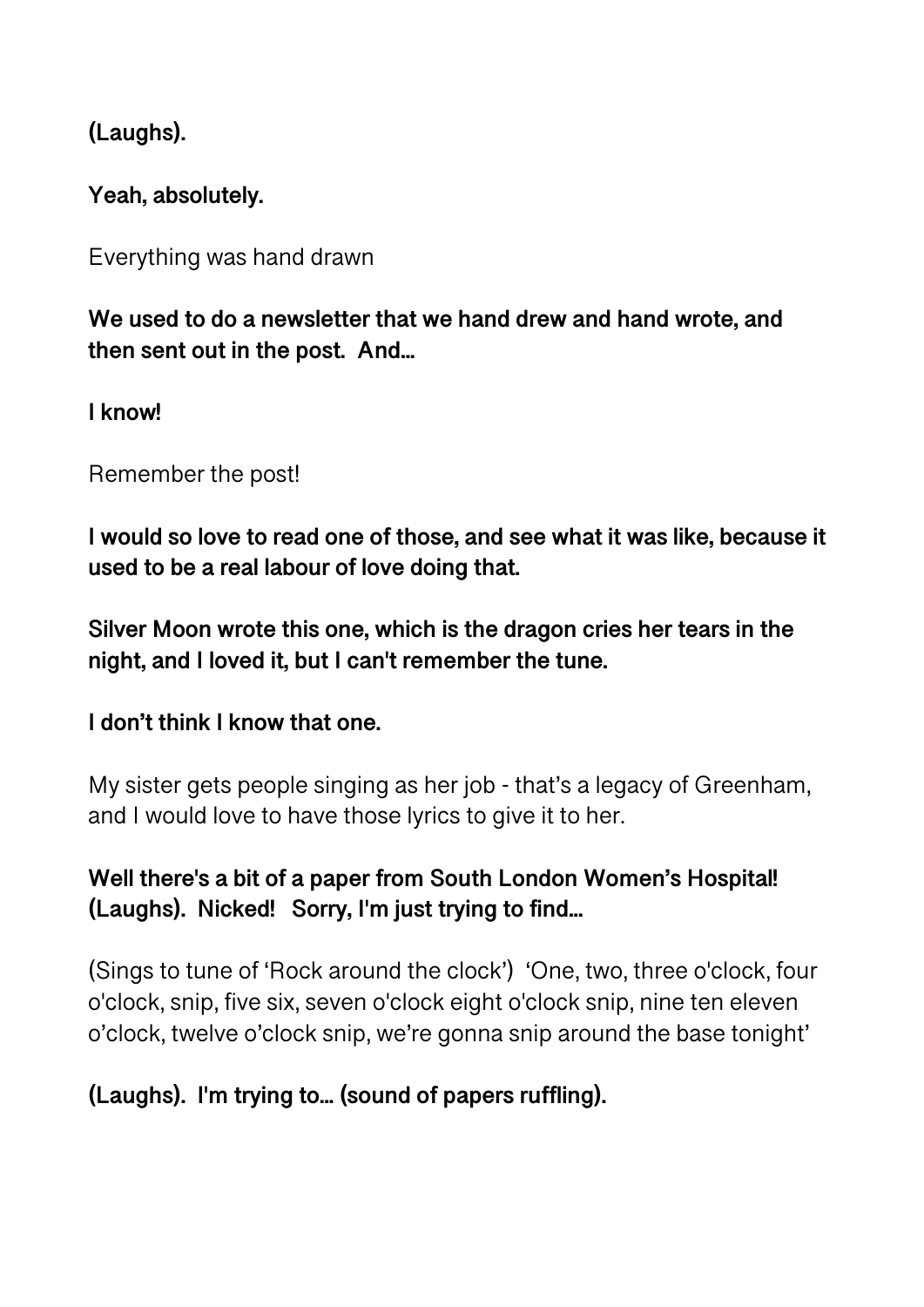**That one's good. That one had a sort of harmony to it, (Sings) 'We don't want your laws, we don't like your cause. We won't fight your cause, (inaudible) Greenham'. And there were some kind of...** 

**Yeah, can't remember.** 

#### **Can't remember.**

#### **Now there's some things...**

I'll just read these out while you're looking. 'Down at Greenham on a spree, financed by the KGB'.

**Oh yeah, that's quite good that one. (Sings). 'Down at Greenham on a spree, financed by the KGB. Dirty women squatters in the mud, da-nana-na-na-na. Mostly vegetarian, when we're not devouring men, (inaudible) and other forms of scum. In the bushes where.... du du duh duh.'** 

We haven't got that bit.

## **(Sings) 'With copies of Karl Marx in plastic bags, duh duh duh duh'. Probably got that..**

(Sings). 'Mr (inaudible) supplies us with our vodka. Mr. Castro makes sure we're kept in doors - wish he would. Most of us are outside agitators, who can't say Ronald Reagan brings us home. Brings us home!'

## **The shameless hussies, but that's not a Greenham song, really. Um, (sound of papers ruffling).**

This collection was bought together by the Hackney Greenham Drummers Affinity Group.

### **(Laughs). Isn't that lovely!**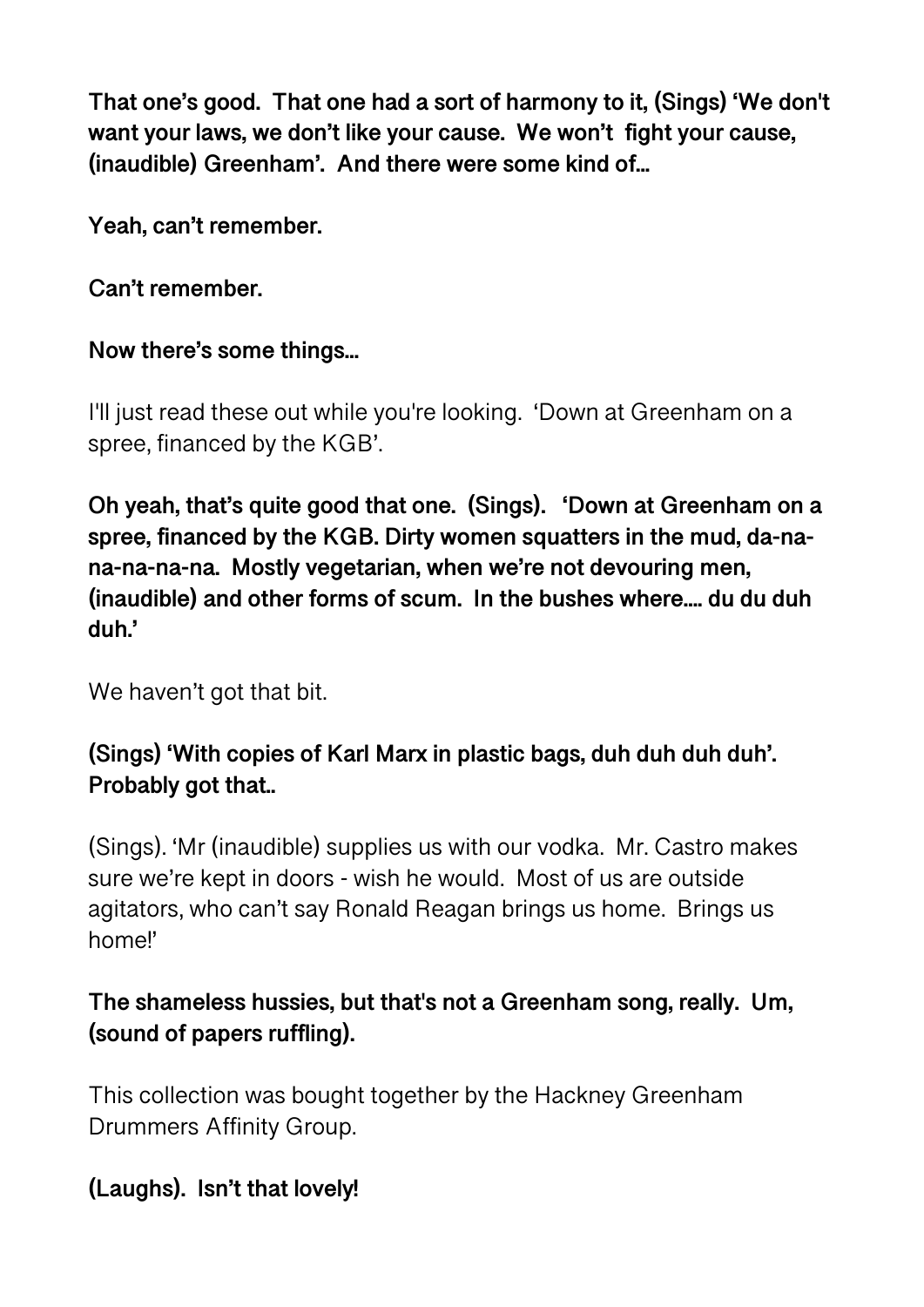## **I suppose, had to be Greenham. Double bass and things!**

A contribution to sound around the base.

#### **Sound around the base?**

Please make copies and give them to others, printed by North Star... (inaudible). Ooh, it's a different world.

## **(Sings) 'This is a song about the bent ladies. (Inaudible).**

**That's Rebecca's?** 

### **That's Rebecca's.**

(Sound of papers rustling.)

(Muffled sound of various lyrics being mumbled).

## **(Sings) 'Men call us names, they're nasty and rude lesbian....half of it's true'.**

(Sings to tune of Big Spender). 'The minute you came to the base, I could see you were the men of destruction, the real big spenders. '

## **Just trying to find some of the uniquely Orange Gate songs that I remember. Oh yeah, that's the epic from Brawdy peace camp.**

**(Laughs).** 

**Oh, there's Annie - knitting and picketing.** 

**Oh yes. I've got one of those that's spare, that you could take if you want.**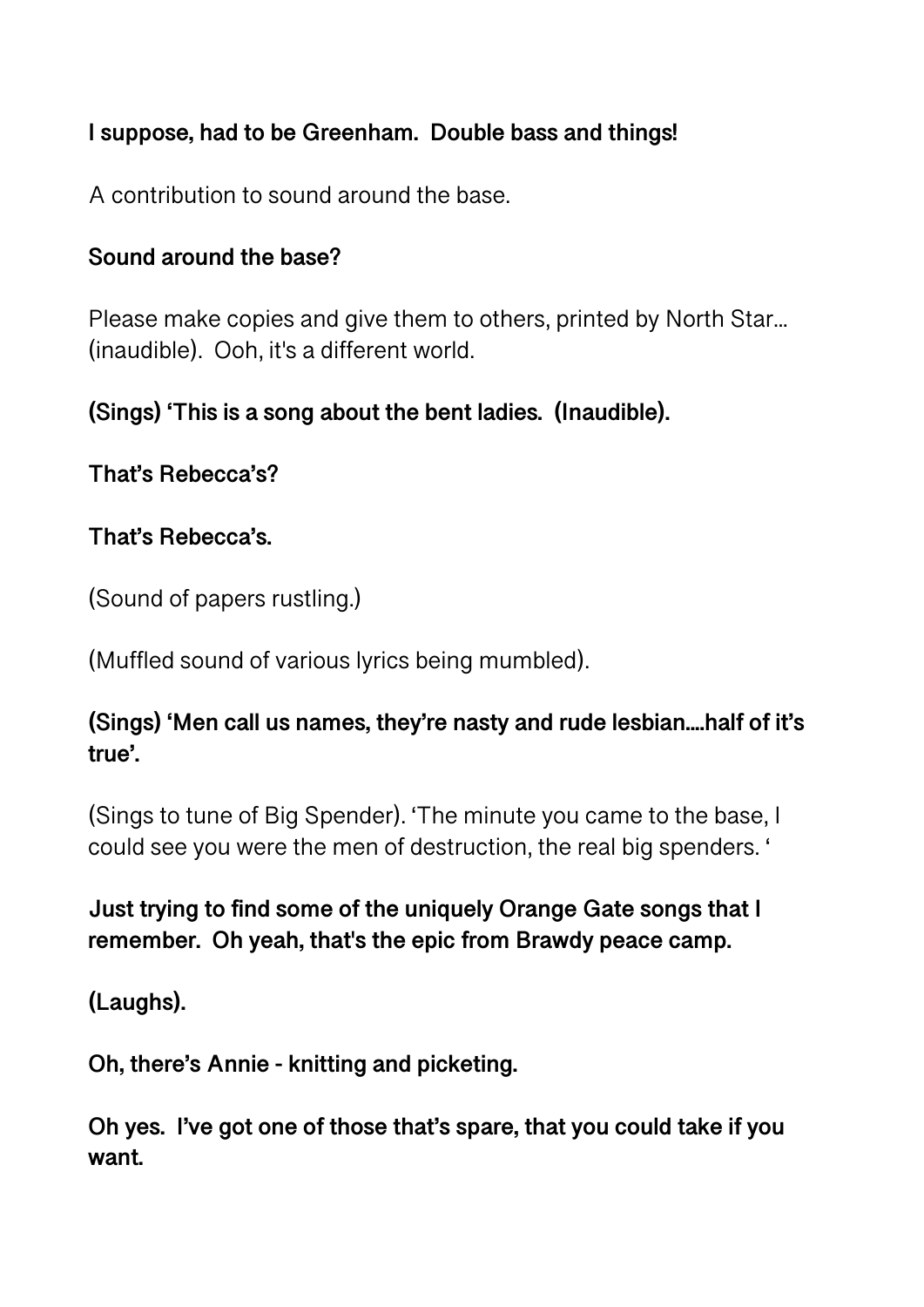**So that is one of yours - (sings to tune of Smoke Gets in Your Eyes) 'The PC said to me, as he poured water on my tea, aaaah, this land is MOD, kept primarily for cruise and military, aaah. Oh when you joined the force, was it to run through cause, aaah, twelve men in a van, with a watering can, was that how you began? Aaah. The PC replied as he checked the oaks aside, aaah, first arise, but you hear so many lies, smoke gets in your eyes.'** 

Fantastic. You wrote that?

**Yeah.** 

**Judy and her sister wrote that.** 

**Lily of the arc lights, I really like that one.** 

**Yeah, that's a good one.** 

**(Sings to tune of Underneath the Arches) 'Underneath the arc-lights, by the old Green Gate, I took out my bolt cutters, my hands could hardly wait. I snapped towards her, she snipped to me. We both could see the common free, oh Lily of the Arc Lights, a-snipping in the rain. As we crawled into the base we held our cottons tight, wondering if the USA would shoot at us on sight. I sneaked along with her, she sneaked with me. We both could see the common free. Oh Lily of the arc lights, will this all be in vain? Closer to the missile silos my heart began to quiver. Was it Lily, the fear, the base, or just a little shiver? I look towards her, she looked to me, we both could see the common free, oh Lily of the arc lights, it wasn't Jenny, or Lesley, or Katrina or Sabrina, or any of the others. Cutting up the silo fence, my knees began turn to jelly, but standing strongly next to me was Lily in her wellies. I snipped towards her, she snipped to me, we both could see the common free. Oh Lily of the arc lights, we have everything to gain. Running up the missile silos planting lots of trees. Should I have given my heart away or kept it in deep freeze? Stay pure and sound ideologically (laughs), oh we could**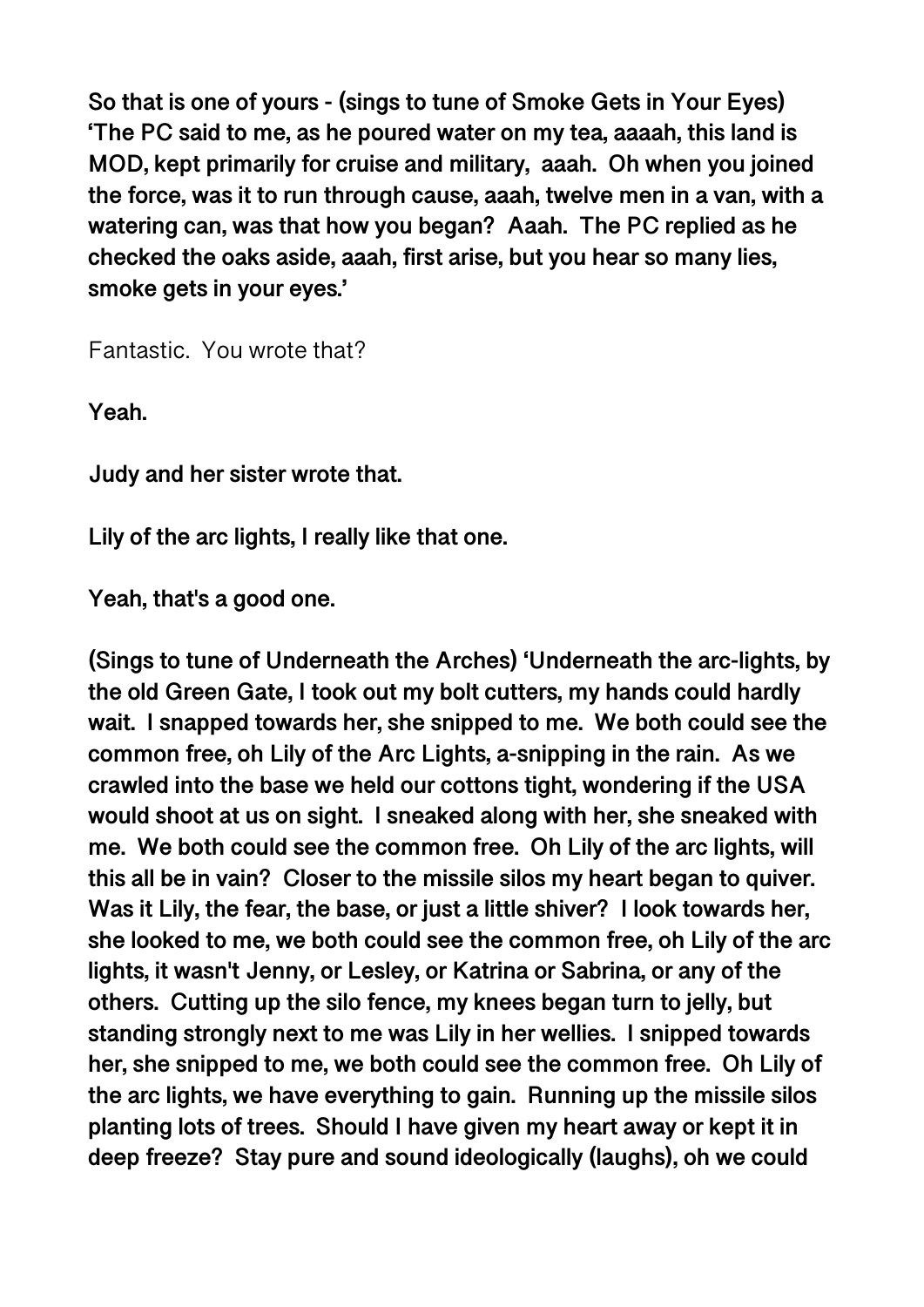**be completely silly. Oh Lily of the arc lights, is this true romance or pain?' (Laughs).** 

Oh dear!

**(Continues singing) 'When we got to Newbury nick we shared a little cell, we wrote on walls, sang lots of songs, drove all the men to hell, I snipped towards her, she snipped to me, we both could see the common free. Oh Lily of the arc lights, will I see you again?' Anyway.** 

**Does it carry on?** 

**No.** 

That's fantastic.

**It was quite...(laughs).** 

**There was a very good acoustic in those cells in Newbury.** 

**(Laughs). There was, wasn't there!** 

**I can clearly remember one time when me and Eleanor and Sue Popper were there, and Eleanor was singing - it was about what we were going have to drink when we got out. And Eleanor was singing, and Sue was singing (sings in low voice) 'A pint of lager', and I was going (sings in high voice) 'A glass of Baileys', and Eleanor was singing (sings lyrically) 'And a pint of bitter beer. ' And it was like we were in separate cells, but we could hear each other. But it sounded really nice. And then we did go to the pub after.** 

**There was that Yellow Gate song, but you've probably got that. What other .... Greenham has... it's a bit.** 

**I don't think I know that one.**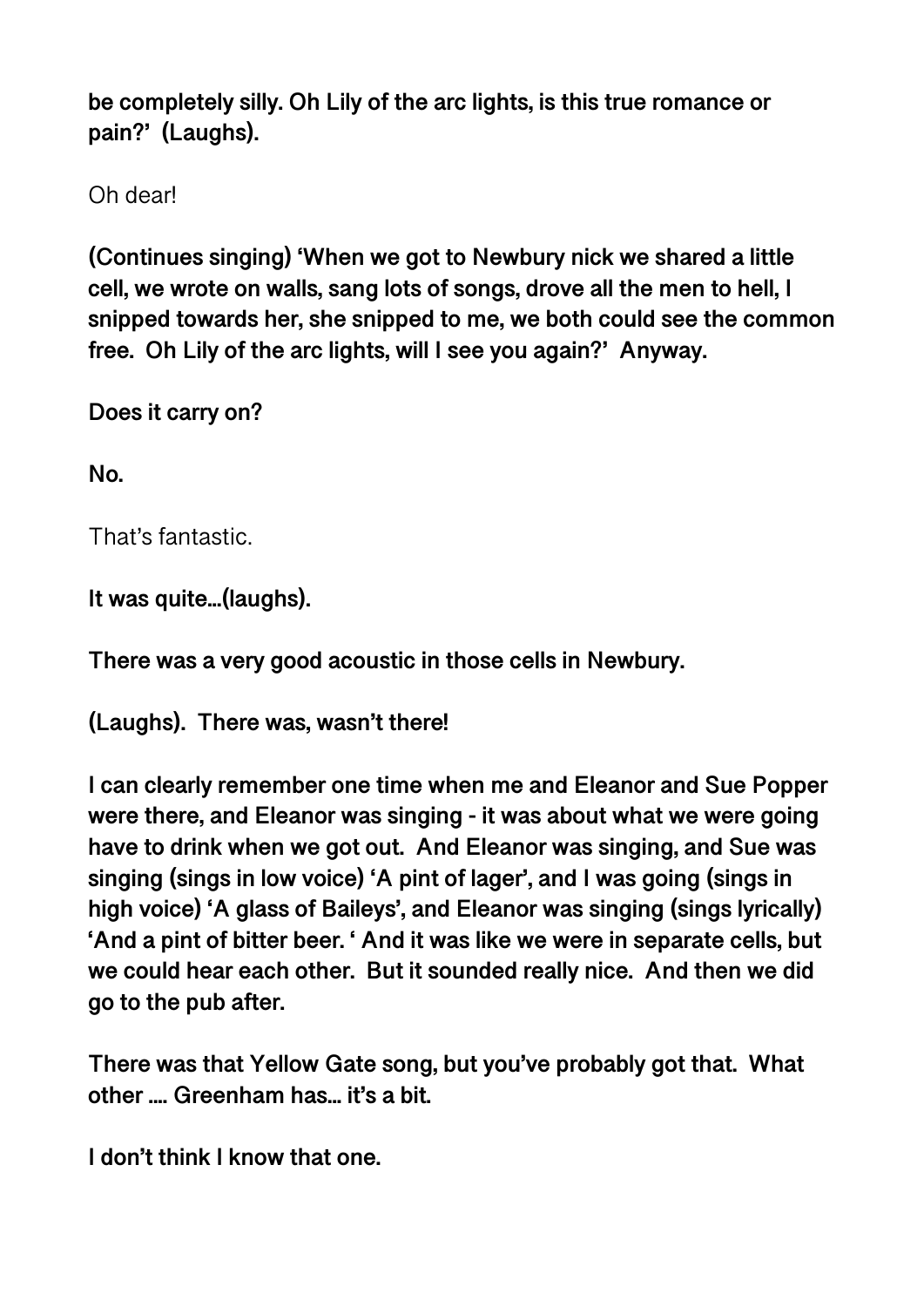**(Sings to tune or English Country Garden). 'What are the bugs that a Greenham women has - Newbury, Berkshire. I'll tell you now of a song that I know, and the rest you've probably got them. Herpes, (inaudible), butting fleas, diarrhoea...' (laughs) 'small pox...' (laughs)....'ring worm, scabies'.** 

**This does come back to me now.** 

**'Dysentery and rabies, Newbury, Berkshire. What are the names.... (laughs). I can't!** 

**(Sings) 'What are the names that vigilantes call us at peace camp Newbury, Berkshire. I'll tell you some of the ones that I know and those I list you'll surely pardon. Smelly cunts and dirty hags, doped up lesbians and slags, communists and traitors to the flag, and witches, dirty bitches at the peace camp, Newbury Berkshire. What are the questions the visitors ask at the peace camp, Newbury Berkshire? I'll tell you some of the ones that I know, and those I miss you will probably ask them. Are there many of you here? Is it cold and are you queer? Where do you get your water from? (Laughs). Where do you get your water from? Will you die for the cause, do you shit in the gorse at the peace camp Newbury, Berkshire? What are the things you hear the women say at the peace camp Newbury Berkshire? I'll tell you now of some that I know, and those I miss are confidential. I can't stand the bloody smoke, pass the joint I want a toke. What's that in the bushes, could it be a perv? There's a turd in road, a policeman's dropped his load at the peace camp Newbury, Berkshire. (Laughs)'. And then there was a Grannies action, and they added another verse on that. It's just like what you do is humour to get you through, basically. What, anyway, anyway, I won't go on - the next bit's worse. That's another of yours - Raindrops Keep Falling on my Head.** 

### **I don't even remember that. You could have that one if you want?**

Thank you. I'm absolutely sure they're going to want to record you doing these and more of them, properly.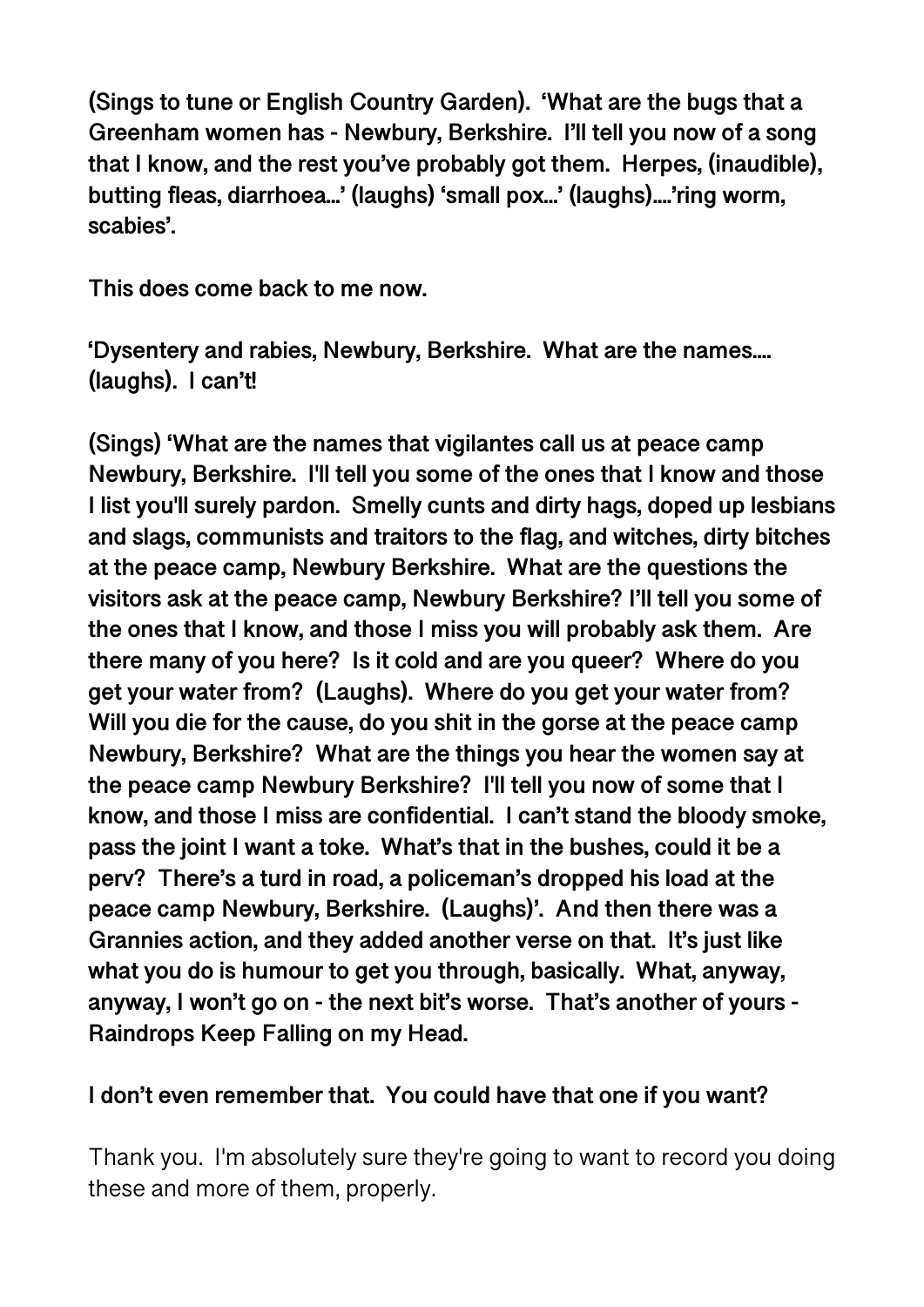**(Sings) 'Raindrops keep falling on my head. That's 'cause the bailiffs got my bender and my bed. I'd like a cup of tea. But we put the water in the car that's gone to the Newbury. Oh how silly. But, Liz's bender is my, it's got all the poles and I'll be building in a while. Evictions come and go, but all that seems to happen is this peace camp just grows and grows. Everybody knows.'** 

**(Inaudible). (Laughs).** 

**This woman (Sings) 'Woman tiger, woman, save the world.'** 

**Oh yes, 'Woman toilet, woman bat, what the hell do you think you're at? Keep wearing wooly hat, go back to Russia (laughs). Go back to Russia - near Russia and far away. Go back to Russia.** 

**It's deteriorating, this interview - isn't it!** 

That was the end? Okay!

**Oh god!** 

**No, because is that in Carry Greenham Home, that song? I can't remember. That is it Carry Greenham Home, that is the song.** 

**Err, yes, it is. And she said some of things that people had shouted at her.** 

**Instead of what we'd like them to be saying.** 

**But people did say go back to Russia quite a lot, didn't they?** 

**They did.** 

**It was quite funny. (Laughs). I don't think there was anyone who had any connection whatsoever with Russia, but it was...**